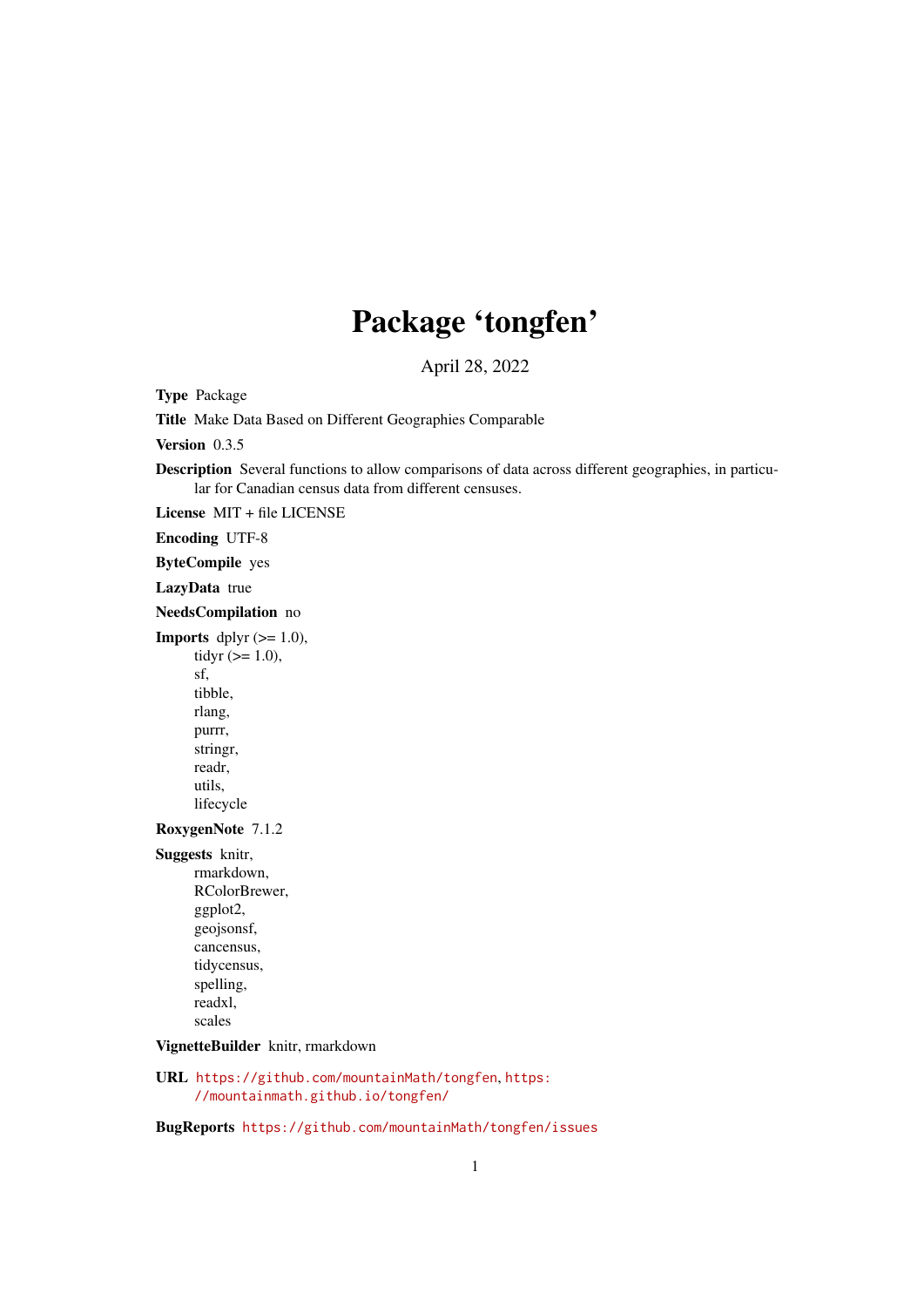<span id="page-1-0"></span>Language en-US RdMacros lifecycle **Depends**  $R$  ( $>= 2.10$ )

# R topics documented:

| $\overline{2}$  |
|-----------------|
| 3               |
| $\overline{4}$  |
| 5               |
| 5               |
| 6               |
| $\overline{7}$  |
| 8               |
| - 8             |
| <b>10</b>       |
|                 |
| <b>11</b>       |
| -12             |
| -13             |
| $\overline{14}$ |
| -15             |
| 15              |
| <sup>16</sup>   |
| -17             |
| <b>18</b>       |
|                 |
| 20              |
| 21              |
| -21             |
| 21              |
| 22              |
|                 |

# **Index** [23](#page-22-0)

add\_census\_ca\_base\_variables

*Generate metadata from Candian census vectors*

# Description

# [Maturing]

Add Population, Dwellings, and Household counts to metadata

### Usage

add\_census\_ca\_base\_variables(meta)

# Arguments

meta ribble with metadata as for example provided by 'meta\_for\_ca\_census\_vectors'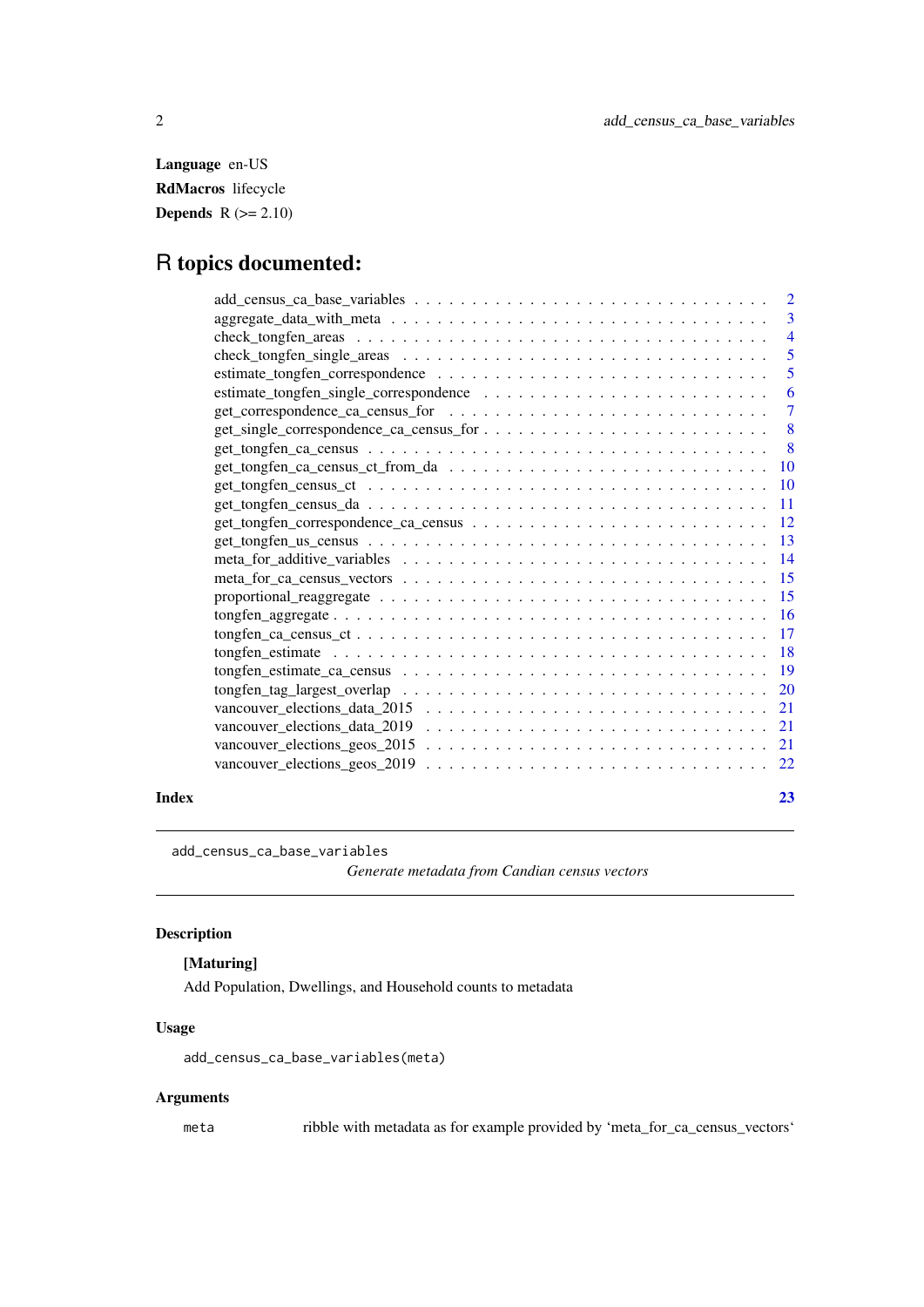### <span id="page-2-0"></span>Value

tibble with metadata

aggregate\_data\_with\_meta

### *Aggregate variables in grouped data*

# Description

# [Maturing]

Aggregate census data up, assumes data is grouped for aggregation Uses data from meta to determine how to aggregate up

# Usage

```
aggregate_data_with_meta(data, meta, geo = FALSE, na.rm = TRUE, quiet = FALSE)
```
### Arguments

| data  | census data as obtained from get_census call, grouped by TongfenID                |
|-------|-----------------------------------------------------------------------------------|
| meta  | list with variables and aggregation information as obtained from meta_for_vectors |
| geo   | logical, should also aggregate geographic data                                    |
| na.rm | logical, should NA values be ignored or carried through.                          |
| quiet | logical, don't emit messages if set to 'TRUE'                                     |

# Value

data frame with variables aggregated to new common geography

# Examples

```
# Aggregate population from DA level to grouped by CT_UID
## Not run:
geo <- cancensus::get_census("CA06",regions=list(CSD="5915022"),level='DA')
meta <- meta_for_additive_variables("CA06","Population")
result <- aggregate_data_with_meta(geo %>% group_by(CT_UID),meta)
```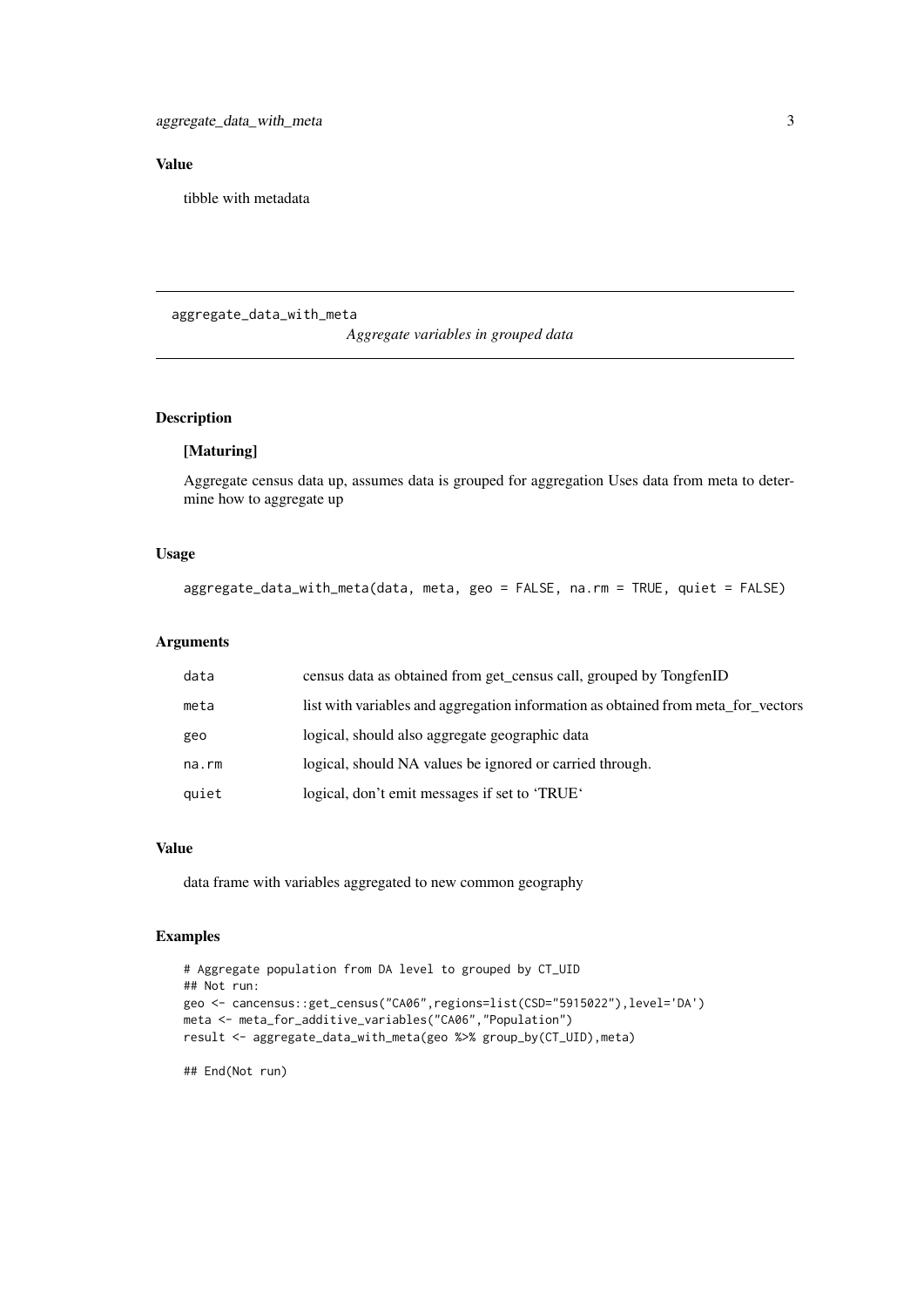<span id="page-3-0"></span>check\_tongfen\_areas *Check geographic integrety*

### Description

### [Maturing]

Sanity check for areas of estimated tongfen correspondence. This is useful if for example the total extent of geo1 and geo2 differ and there are regions at the edges with large difference in overlap.

### Usage

check\_tongfen\_areas(data, correspondence)

### Arguments

| data | alist of geographic data of class sf                                                                                                                                                                                                  |
|------|---------------------------------------------------------------------------------------------------------------------------------------------------------------------------------------------------------------------------------------|
|      | correspondence Correspondence table with columns the unique geographic identifiers for each of<br>the geographies and the TongfenID (and optionally TongfenUID and Tongfen-<br>Method) returned by 'estimate_tongfen_correspondence'. |

### Value

A table with columns 'TongfenID', geo\_identifiers, the areas of the aggregated regions corresponding to each geographic identifier column, the tongfen estimation method and the maximum log ratio of the areas.

## Examples

```
# Estimate a common geography for 2006 and 2016 dissemination areas in the City of Vancouver
# based on the geographic data and check estimation errors
## Not run:
regions <- list(CSD="5915022")
data_06 <- cancensus::get_census("CA06",regions=regions,geo_format='sf',level="DA") %>%
  rename(GeoUID_06=GeoUID)
data_16 <- cancensus::get_census("CA16",regions=regions,geo_format="sf",level="DA") %>%
  rename(GeoUID_16=GeoUID)
correspondence <- estimate_tongfen_correspondence(list(data_06, data_16),
                                                  c("GeoUID_06","GeoUID_16"))
area_check <- check_tongfen_areas(list(data_06, data_16),correspondence)
## End(Not run)
```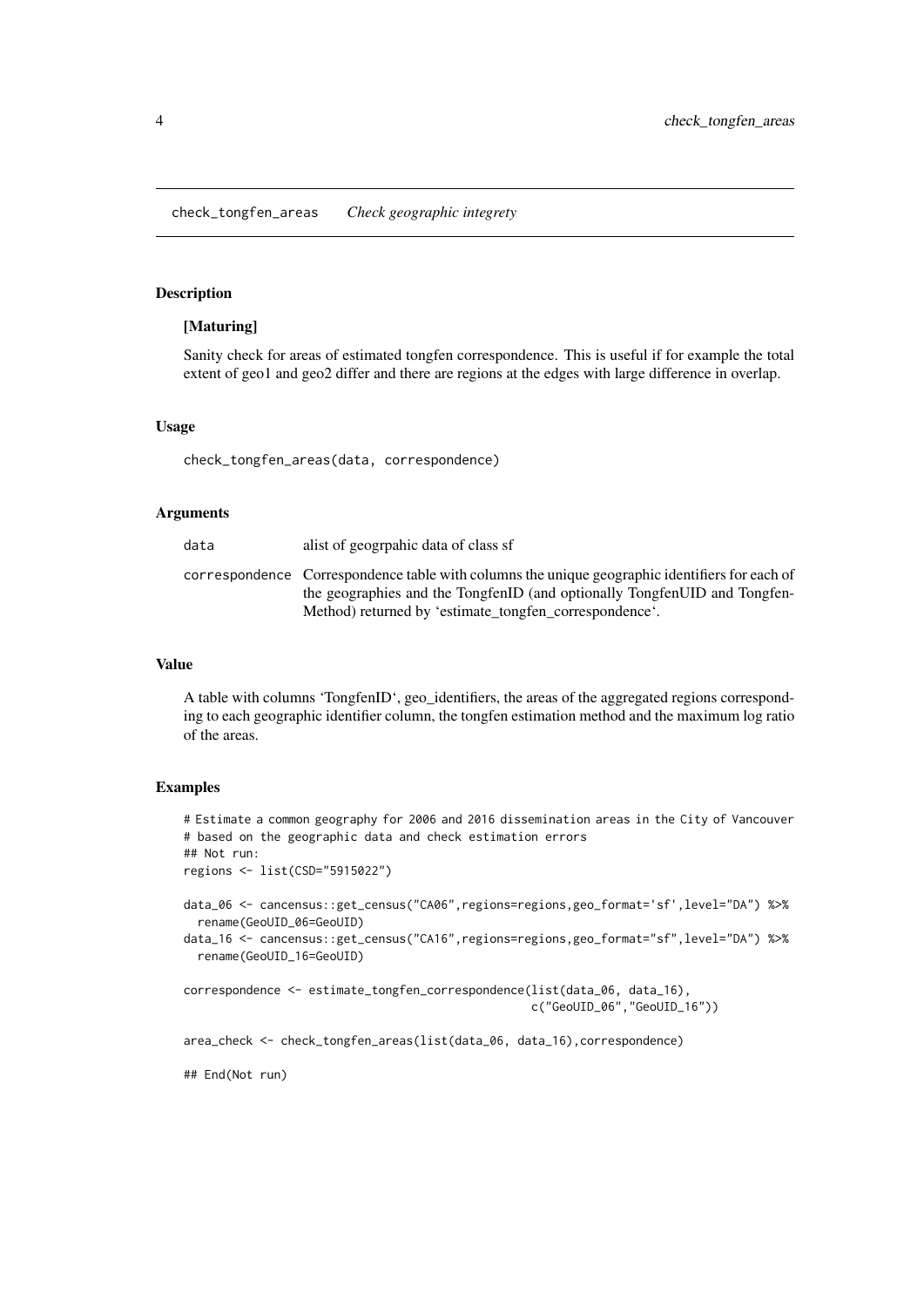<span id="page-4-0"></span>check\_tongfen\_single\_areas

*Check geographic integrety*

# Description

### [Deprecated]

Sanity check for areas of estimated tongfen correspondence. This is useful if for example the total extent of geo1 and geo2 differ and there are regions at the edges with large difference in overlap.

# Usage

check\_tongfen\_single\_areas(geo1, geo2, correspondence)

### Arguments

| geo1 | input geometry 1 of class sf                                                                                              |
|------|---------------------------------------------------------------------------------------------------------------------------|
| geo2 | input geometry 2 of class sf                                                                                              |
|      | correspondence Correspondence table between 'geo1' and 'geo2' as e.g. returned by 'esti-<br>mate_tongfen_correspondence'. |

# Value

A table with columns 'TongfenID', 'area1' and 'area2', where each row corresponds to a unique 'TongfenID' from them 'correspondence' table and the other columns hold the areas of the regions aggregated from 'geo1' and 'geo2'.'

estimate\_tongfen\_correspondence

*Generate togfen correspondence for list of geographies*

### Description

### [Maturing]

Get correspondence data for arbitrary congruent geometries. Congruent means that one can obtain a common tiling by aggregating several sub-geometries in each of the two input geo data. Worst case scenario the only common tiling is given by unioning all sub-geometries and there is no finer common tiling.

# Usage

```
estimate_tongfen_correspondence(
  data,
  geo_identifiers,
  method = "estimate",
  tolerance = 50,
  computation_crs = NULL
)
```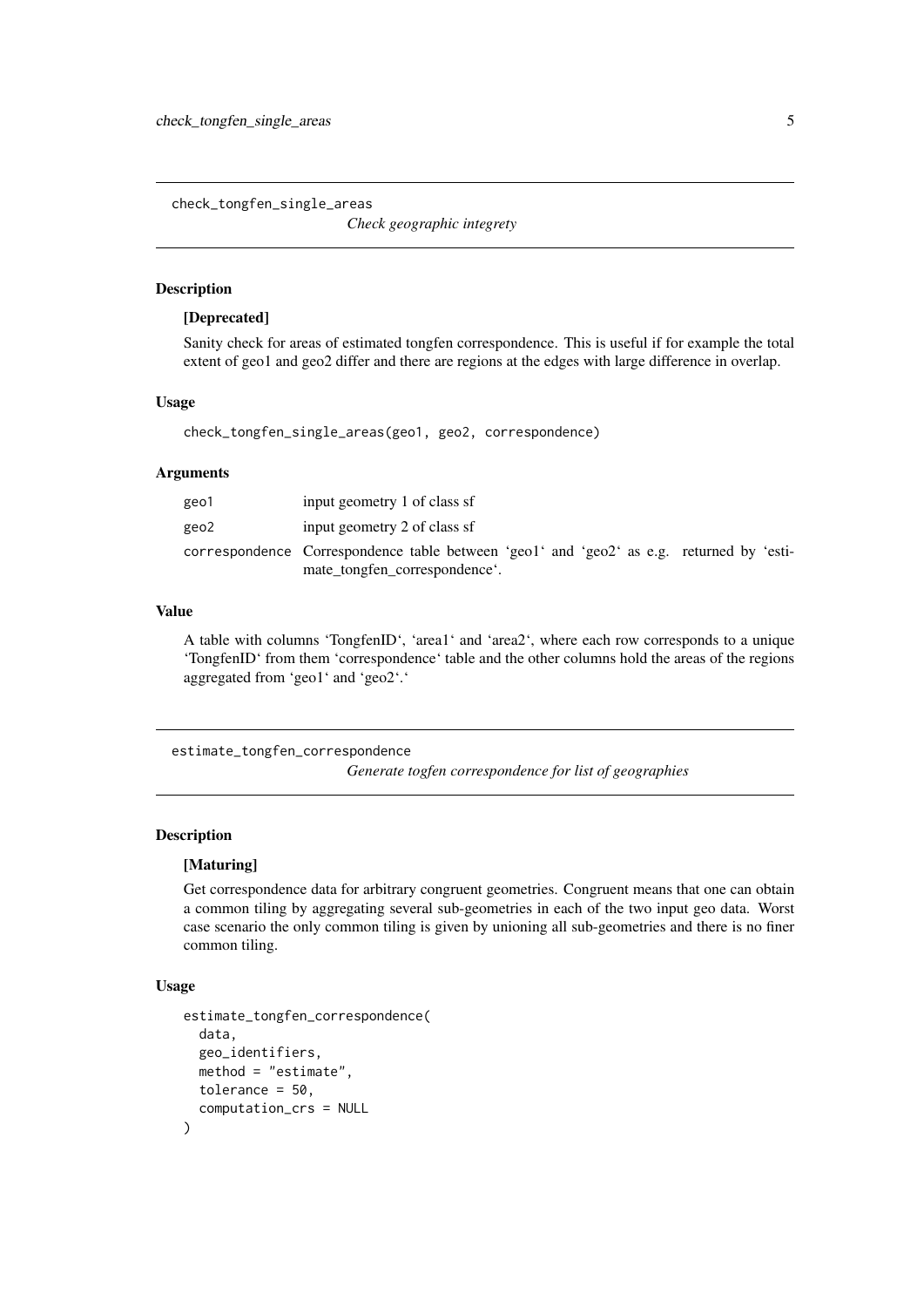### <span id="page-5-0"></span>Arguments

| data            | list of geometries of class sf                                                                                                                                                                                                                                                                                            |
|-----------------|---------------------------------------------------------------------------------------------------------------------------------------------------------------------------------------------------------------------------------------------------------------------------------------------------------------------------|
| geo_identifiers |                                                                                                                                                                                                                                                                                                                           |
|                 | vector of unique geographic identifiers for each list entry in data.                                                                                                                                                                                                                                                      |
| method          | aggregation method. Possible values are "estimate" or "identifier". "estimate"<br>estimates the correspondence purely from the geographic data. "identifier" as-<br>sumes that regions with identical geo_identifiers are the same, and uses the "es-<br>timate" method for the remaining regions. Default is "estimate". |
| tolerance       | tolerance (in projected coordinate units of 'computation_crs') for feature match-<br>1ng                                                                                                                                                                                                                                  |
| computation_crs |                                                                                                                                                                                                                                                                                                                           |
|                 | optional crs in which the computation should be carried out, defaults to crs of<br>the first entry in the data parameter.                                                                                                                                                                                                 |

# Value

A correspondence table linking geo1\_uid and geo2\_uid with unique TongfenID and TongfenUID columns that enumerate the common geometry.

# Examples

```
# Estimate a common geography for 2006 and 2016 dissemination areas in the City of Vancouver
# based on the geographic data.
## Not run:
regions <- list(CSD="5915022")
data_06 <- cancensus::get_census("CA06",regions=regions,geo_format='sf',level="DA") %>%
rename(GeoUID_06=GeoUID)
data_16 <- cancensus::get_census("CA16",regions=regions,geo_format="sf",level="DA") %>%
 rename(GeoUID_16=GeoUID)
correspondence <- estimate_tongfen_correspondence(list(data_06, data_16),
                                                  c("GeoUID_06","GeoUID_16"))
```
## End(Not run)

estimate\_tongfen\_single\_correspondence *Generate togfen correspondence for two geographies*

# Description

### [Maturing]

Get correspondence data for arbitrary congruent geometries. Congruent means that one can obtain a common tiling by aggregating several sub-geometries in each of the two input geo data. Worst case scenario the only common tiling is given by unioning all sub-geometries and there is no finer common tiling.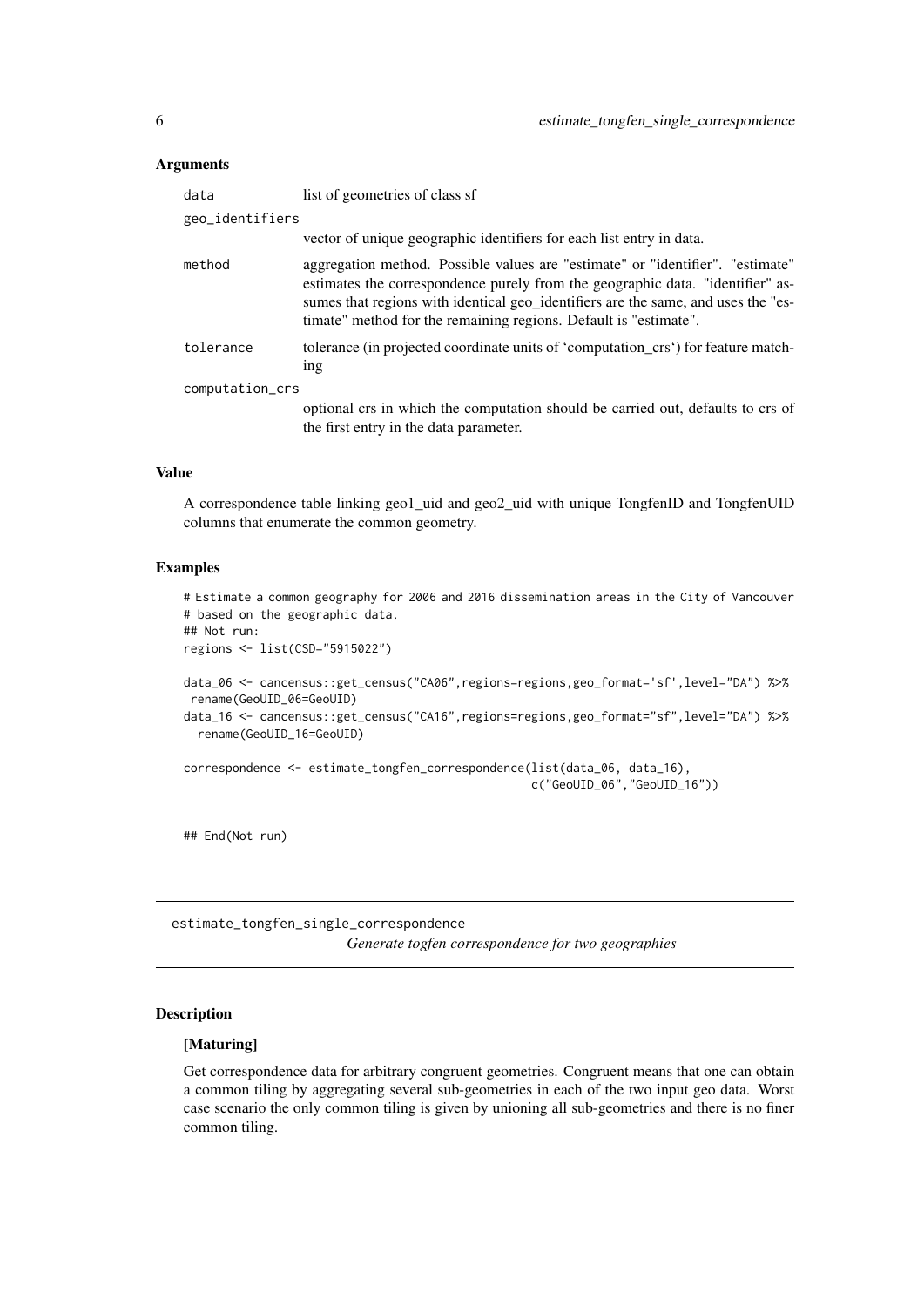# <span id="page-6-0"></span>Usage

```
estimate_tongfen_single_correspondence(
  geo1,
  geo2,
  geo1_uid,
  geo2_uid,
  tolerance = 1,
  computation_crs = NULL,
  robust = FALSE
)
```
# Arguments

|                 | geo1      | input geometry 1 of class sf                                                            |
|-----------------|-----------|-----------------------------------------------------------------------------------------|
|                 | geo2      | input geometry 2 of class sf                                                            |
|                 | geo1_uid  | (unique) identifier column for geo1                                                     |
|                 | geo2_uid  | (unique) identifier column for geo2                                                     |
|                 | tolerance | tolerance (in projected coordinate units) for feature matching                          |
| computation_crs |           |                                                                                         |
|                 |           | optional crs in which the computation should be carried out, defaults to crs of<br>geo1 |
|                 | robust    | boolean parameter, will ensure geometries are valid if set to TRUE                      |

# Value

A correspondence table linking geo1\_uid and geo2\_uid with unique TongfenID and TongfenUID columns that enumerate the common geometry.

```
get_correspondence_ca_census_for
                         Get StatCan DA or DB level correspondence file
```
# Description

[Deprecated] Joins the StatCan correspodence files for several census years

# Usage

```
get_correspondence_ca_census_for(years, level, refresh = FALSE)
```
# Arguments

| years   | list of census years                                |
|---------|-----------------------------------------------------|
| level   | geographic level, DA or DB                          |
| refresh | reload the correspondence files, default is 'FALSE' |

# Value

tibble with correspondence table'spanning all years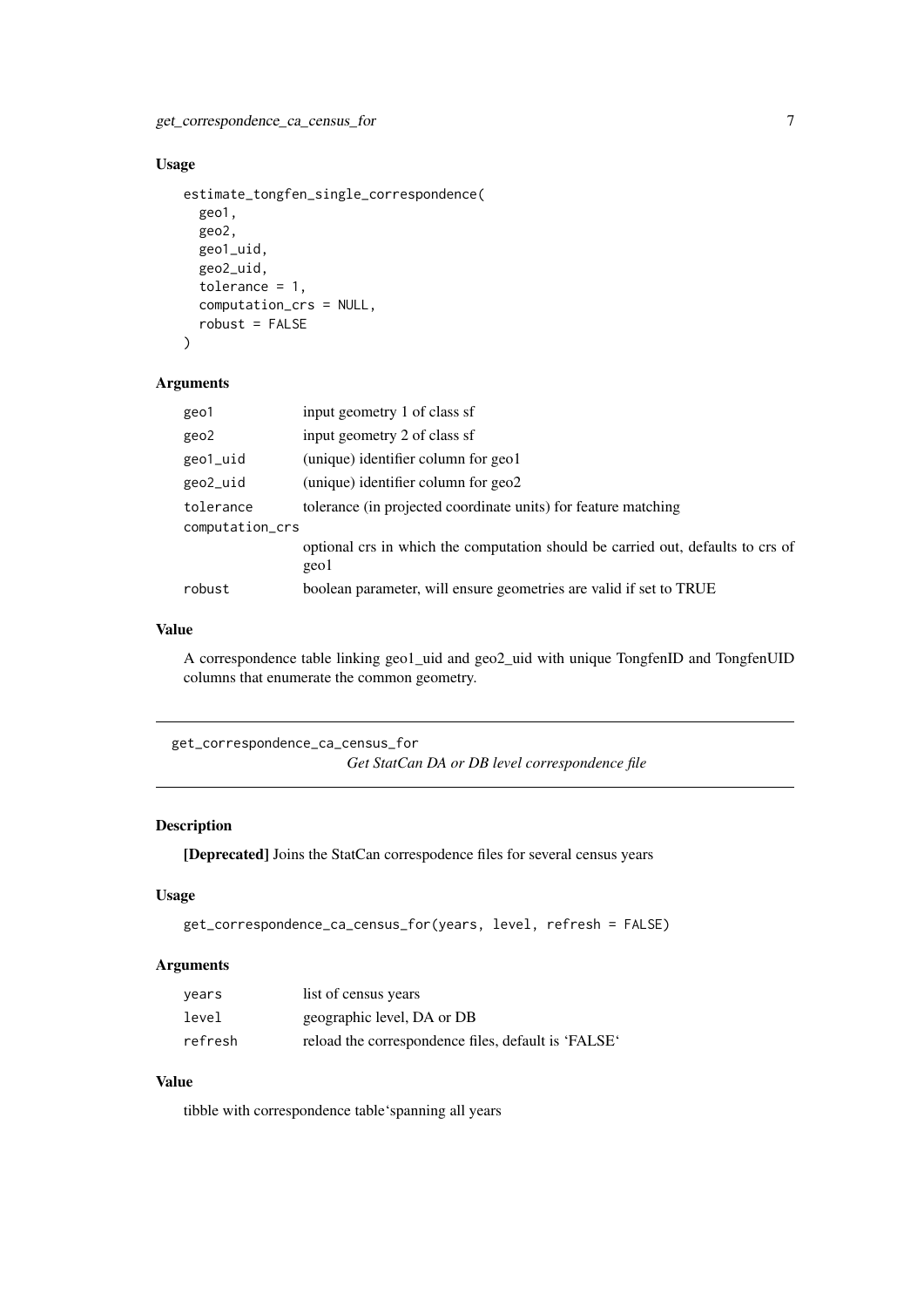```
get_single_correspondence_ca_census_for
                        Get StatCan DA or DB level correspondence file
```
# Description

# [Maturing]

# Usage

```
get_single_correspondence_ca_census_for(
  year,
  level = c("DA", "DB"),refresh = FALSE
\lambda
```
### Arguments

| vear    | census year, only 2006 through 2021 are supported   |
|---------|-----------------------------------------------------|
| level   | geographic level, DA or DB                          |
| refresh | reload the correspondence files, default is 'FALSE' |

# Value

tibble with correspondence table'

get\_tongfen\_ca\_census *Togfen data from several Canadian censuses*

# Description

# [Maturing]

Get data from several Candian censuses on a common geography. Requires sf and cancensus package to be available

# Usage

```
get_tongfen_ca_census(
 regions,
 meta,
 level = "CT",method = "statcan",
 base_geo = NULL,
 na.rm = FALSE,tolerance = 50,
 area_mismatch_cutoff = 0.1,
 quiet = FALSE,
 refresh = FALSE,
 crs = NULL,
 data_transform = function(d) d
)
```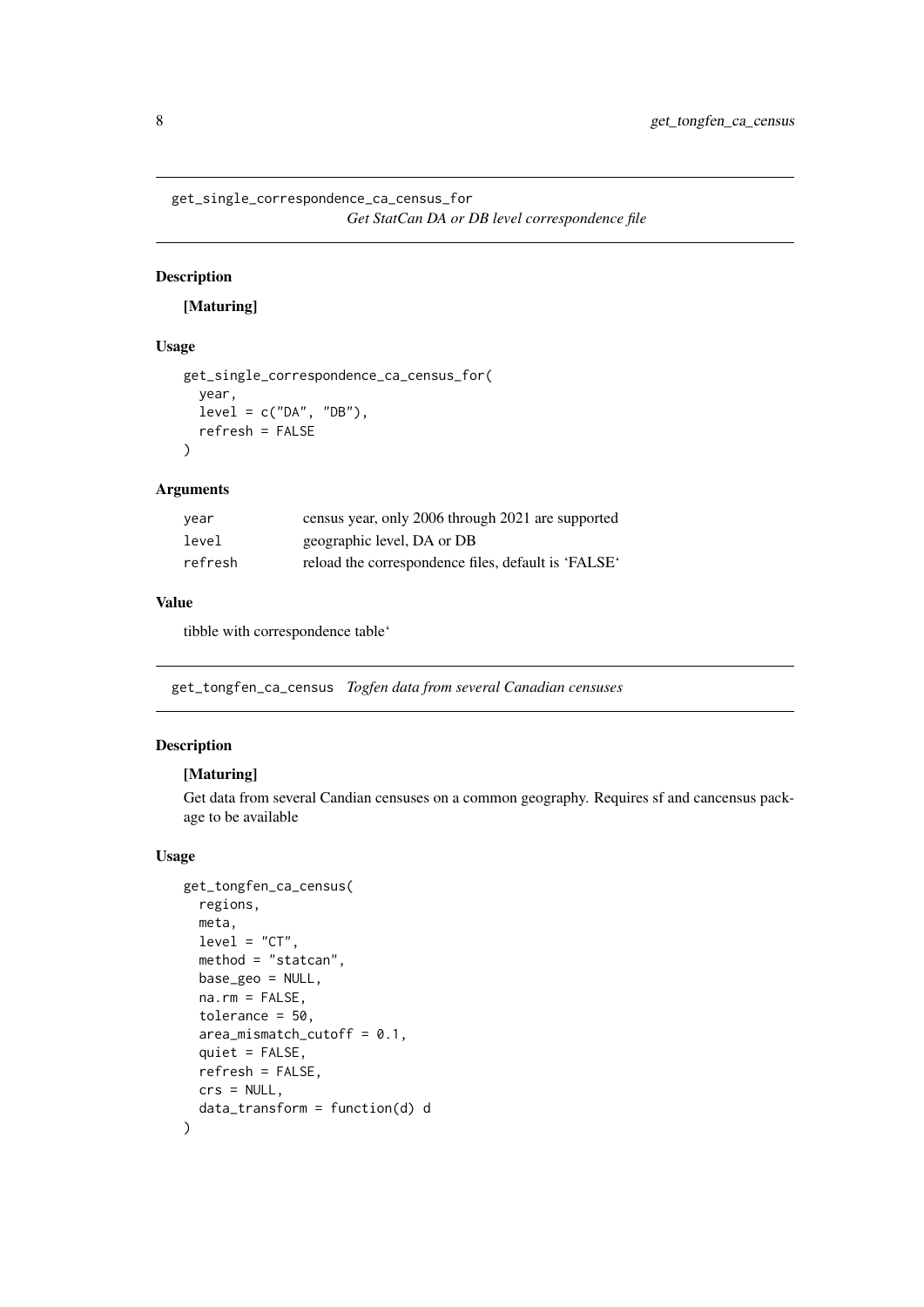### Arguments

| regions              | census region list, should be inclusive list of GeoUIDs across censuses                                                                                                                                                                                                                                                                                                                                                                                                                                                                                                      |  |
|----------------------|------------------------------------------------------------------------------------------------------------------------------------------------------------------------------------------------------------------------------------------------------------------------------------------------------------------------------------------------------------------------------------------------------------------------------------------------------------------------------------------------------------------------------------------------------------------------------|--|
| meta                 | metadata for the census veraiables to aggregate, for example as returned by<br>meta_for_ca_census_vectors.                                                                                                                                                                                                                                                                                                                                                                                                                                                                   |  |
| level                | aggregation level to return data on (default is "CT")                                                                                                                                                                                                                                                                                                                                                                                                                                                                                                                        |  |
| method               | tongfen method, options are "statcan" (the default), "estimate", "identifier". *<br>"statcan" method builds up the common geography using Statistics Canada cor-<br>respondence files, at this point this method only works for "DB", "DA" and<br>"CT" levels. * "estimate" uses 'estimate_tongfen_correspondence' to build up<br>the common geography from scratch based on geographies. * "identifier" as-<br>sumes regions with identical geographic identifier are identical, and builds up<br>the the correspondence for regions with unmatched geographic identifiers. |  |
| base_geo             | base census year to build up common geography from, 'NULL' (the default) to<br>not return any geographi data                                                                                                                                                                                                                                                                                                                                                                                                                                                                 |  |
| $na$ . $rm$          | logical, determines how NA values should be treated when aggregating variables                                                                                                                                                                                                                                                                                                                                                                                                                                                                                               |  |
| tolerance            | tolerance for 'estimate_tongen_correspondence' in metres, default value is 50<br>metres, only used when method is 'estimate' or 'identifier'                                                                                                                                                                                                                                                                                                                                                                                                                                 |  |
| area_mismatch_cutoff |                                                                                                                                                                                                                                                                                                                                                                                                                                                                                                                                                                              |  |
|                      | discard areas returned by 'estimate_tongfen_correspondence' with area mis-<br>match (log ratio) greater than cutoff, only used when method is 'estimate' or<br>'identifier'                                                                                                                                                                                                                                                                                                                                                                                                  |  |
| quiet                | suppress download progress output, default is 'FALSE'                                                                                                                                                                                                                                                                                                                                                                                                                                                                                                                        |  |
| refresh              | optional character, refresh data cache for this call, (default 'FALSE')                                                                                                                                                                                                                                                                                                                                                                                                                                                                                                      |  |
| crs                  | optional CRS to transform data to, and use for spatial intersections if method is<br>'identifier' or 'estimate'                                                                                                                                                                                                                                                                                                                                                                                                                                                              |  |
| data_transform       | optional transform function to be applied to census data after being returned<br>from cancensus                                                                                                                                                                                                                                                                                                                                                                                                                                                                              |  |

# Value

dataframe with variables on common geography

# Examples

```
# Get rent data for census years 2001 through 2016
## Not run:
rent_variables <- c(rent_2001="v_CA01_1667",rent_2016="v_CA16_4901",
                   rent_2011="v_CA11N_2292",rent_2006="v_CA06_2050")
meta <- meta_for_ca_census_vectors(rent_variables)
regions=list(CMA="59933")
rent_data <- get_tongfen_ca_census(regions=regions, meta=meta, quiet=TRUE,
                                  method="estimate", level="CT", base_geo = "CA16")
```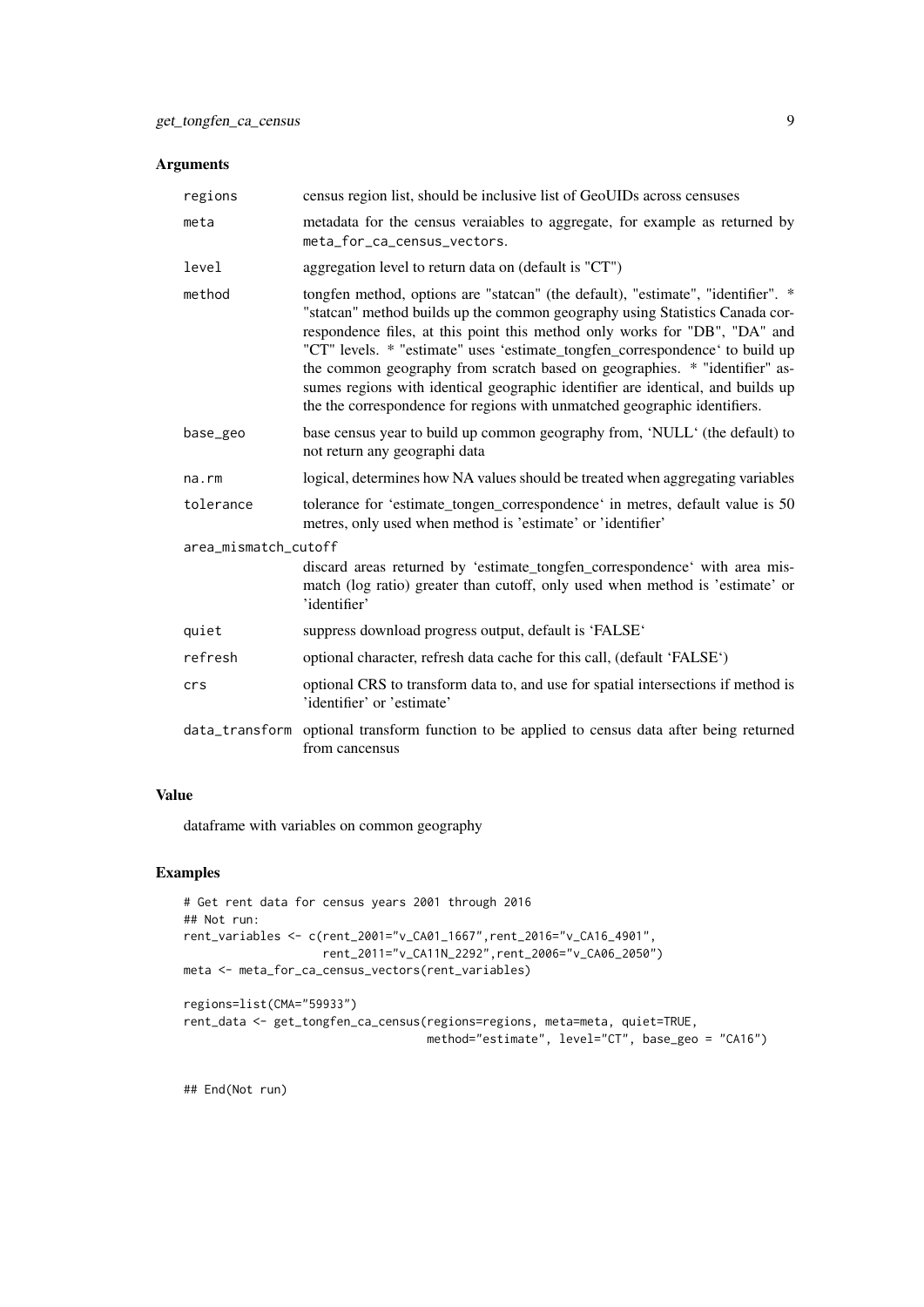```
get_tongfen_ca_census_ct_from_da
```
*Canadian census CT level tongfen via DA correspondence*

# Description

# [Deprecated]

Grab variables from several censuses on a common geography. Requires sf package to be available Will return CT level data

# Usage

```
get_tongfen_ca_census_ct_from_da(
  regions,
  vectors,
  geo_format = NA,
  use_cache = TRUE,
  na.rm = TRUE,quiet = TRUE
\lambda
```
# Arguments

| regions    | census region list, should be inclusive list of GeoUIDs across censuses        |
|------------|--------------------------------------------------------------------------------|
| vectors    | List of cancensus vectors, can come from different census years                |
| geo_format | 'NA' to only get the variables or 'sf' to also get geographic data             |
| use_cache  | logical, passed to 'cancensus::get_census' to regulate caching                 |
| na.rm      | logical, determines how NA values should be treated when aggregating variables |
| quiet      | suppress download progress output, default is 'TRUE'                           |

### Value

dataframe with variables on common geography

get\_tongfen\_census\_ct *Canadian census CT level tongfen*

# Description

# [Deprecated]

Grab variables from several censuses on a common geography. Requires sf package to be available Will return CT level data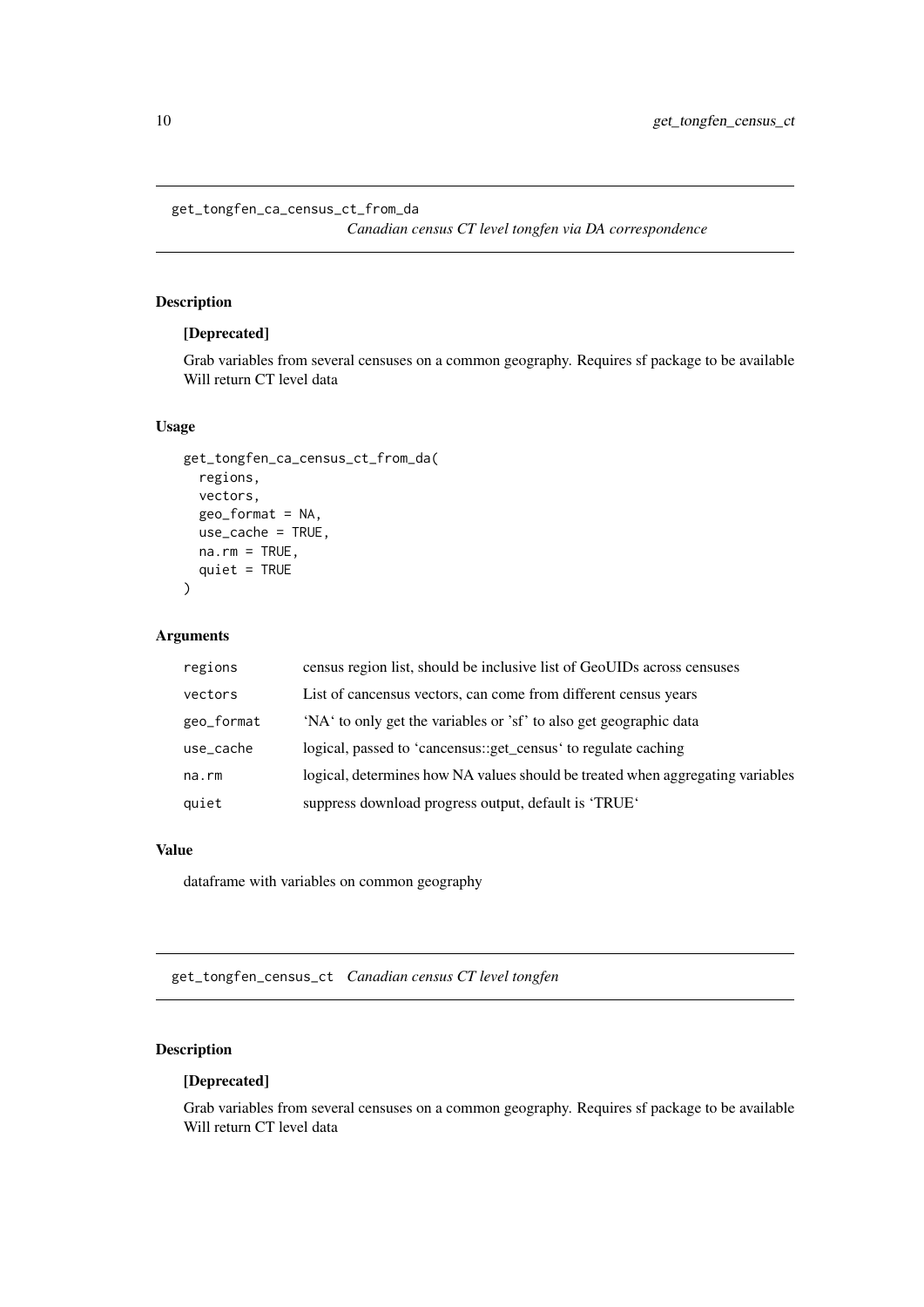# <span id="page-10-0"></span>get\_tongfen\_census\_da 11

# Usage

```
get_tongfen_census_ct(
  regions,
  vectors,
  geo_format = NA,
  na.rm = TRUE,quiet = TRUE,
  refresh = FALSE
\lambda
```
# Arguments

| regions    | census region list, should be inclusive list of GeoUIDs across censuses |
|------------|-------------------------------------------------------------------------|
| vectors    | List of cancensus vectors, can come from different census years         |
| geo_format | geographic format for returned data, 'sf' for sf format and 'NA"        |
| na.rm      | remove NA values when aggregating up values, default is 'TRUE'          |
| quiet      | suppress download progress output, default is 'FALSE'                   |
| refresh    | optional character, refresh data cache for this call                    |

# Value

dataframe with census variables on common geography

get\_tongfen\_census\_da *Canadian Census DA level tongfen*

# Description

# [Deprecated]

Grab variables from several censuses on a common geography. Requires sf package to be available Will return CT level data

# Usage

```
get_tongfen_census_da(
  regions,
  vectors,
  geo_format = NA,
  use cache = TRUE.
 na.rm = TRUE,quiet = TRUE)
```
# Arguments

| regions    | census region list, should be inclusive list of GeoUIDs across censuses        |
|------------|--------------------------------------------------------------------------------|
| vectors    | List of cancensus vectors, can come from different census years                |
| geo_format | 'NA' to only get the variables or 'sf' to also get geographic data             |
| use_cache  | logical, passed to 'cancensus::get_census' to regulate caching                 |
| na.rm      | logical, determines how NA values should be treated when aggregating variables |
| quiet      | suppress download progress output, default is 'TRUE'                           |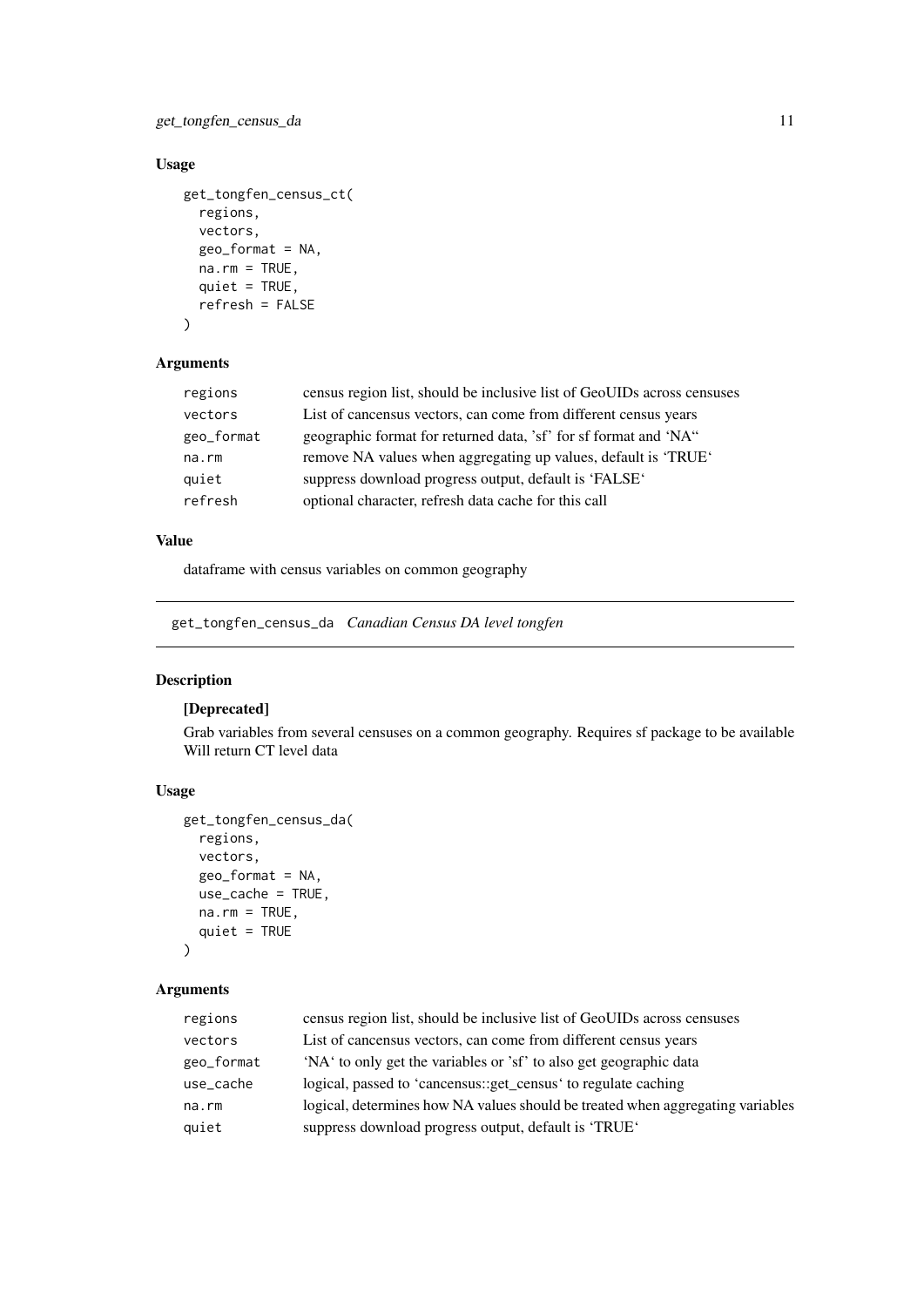## Value

dataframe with variables on common geography

get\_tongfen\_correspondence\_ca\_census *Get StatCan correspondence data*

# Description

# [Maturing]

Get correspondence file for several Candian censuses on a common geography. Requires sf and cancensus package to be available

# Usage

```
get_tongfen_correspondence_ca_census(
 geo_datasets,
 regions,
 level = "CT",method = "statcan",
 tolerance = 50,
 area_mismatch_cutoff = 0.1,
 quiet = FALSE,
 refresh = FALSE
)
```
# Arguments

| geo_datasets         | vector of census geography dataset identifiers                                                                                                                                                                                                                                                                                                                                                                                                                                                                                                                               |
|----------------------|------------------------------------------------------------------------------------------------------------------------------------------------------------------------------------------------------------------------------------------------------------------------------------------------------------------------------------------------------------------------------------------------------------------------------------------------------------------------------------------------------------------------------------------------------------------------------|
| regions              | census region list, should be inclusive list of GeoUIDs across censuses                                                                                                                                                                                                                                                                                                                                                                                                                                                                                                      |
| level                | aggregation level to return data on (default is "CT")                                                                                                                                                                                                                                                                                                                                                                                                                                                                                                                        |
| method               | tongfen method, options are "statcan" (the default), "estimate", "identifier". *<br>"statcan" method builds up the common geography using Statistics Canada cor-<br>respondence files, at this point this method only works for "DB", "DA" and<br>"CT" levels. * "estimate" uses 'estimate_tongfen_correspondence' to build up<br>the common geography from scratch based on geographies. * "identifier" as-<br>sumes regions with identical geographic identifier are identical, and builds up<br>the the correspondence for regions with unmatched geographic identifiers. |
| tolerance            | tolerance for 'estimate_tongen_correspondence' in metres, default value is 50<br>metres.                                                                                                                                                                                                                                                                                                                                                                                                                                                                                     |
| area_mismatch_cutoff |                                                                                                                                                                                                                                                                                                                                                                                                                                                                                                                                                                              |
|                      | discard areas returned by 'estimate_tongfen_correspondence' with area mis-<br>match (log ratio) greater than cutoff.                                                                                                                                                                                                                                                                                                                                                                                                                                                         |
| quiet                | suppress download progress output, default is 'FALSE'                                                                                                                                                                                                                                                                                                                                                                                                                                                                                                                        |
| refresh              | optional character, refresh data cache for this call, (default 'FALSE')                                                                                                                                                                                                                                                                                                                                                                                                                                                                                                      |

# Value

dataframe with the multi-census correspondence file

<span id="page-11-0"></span>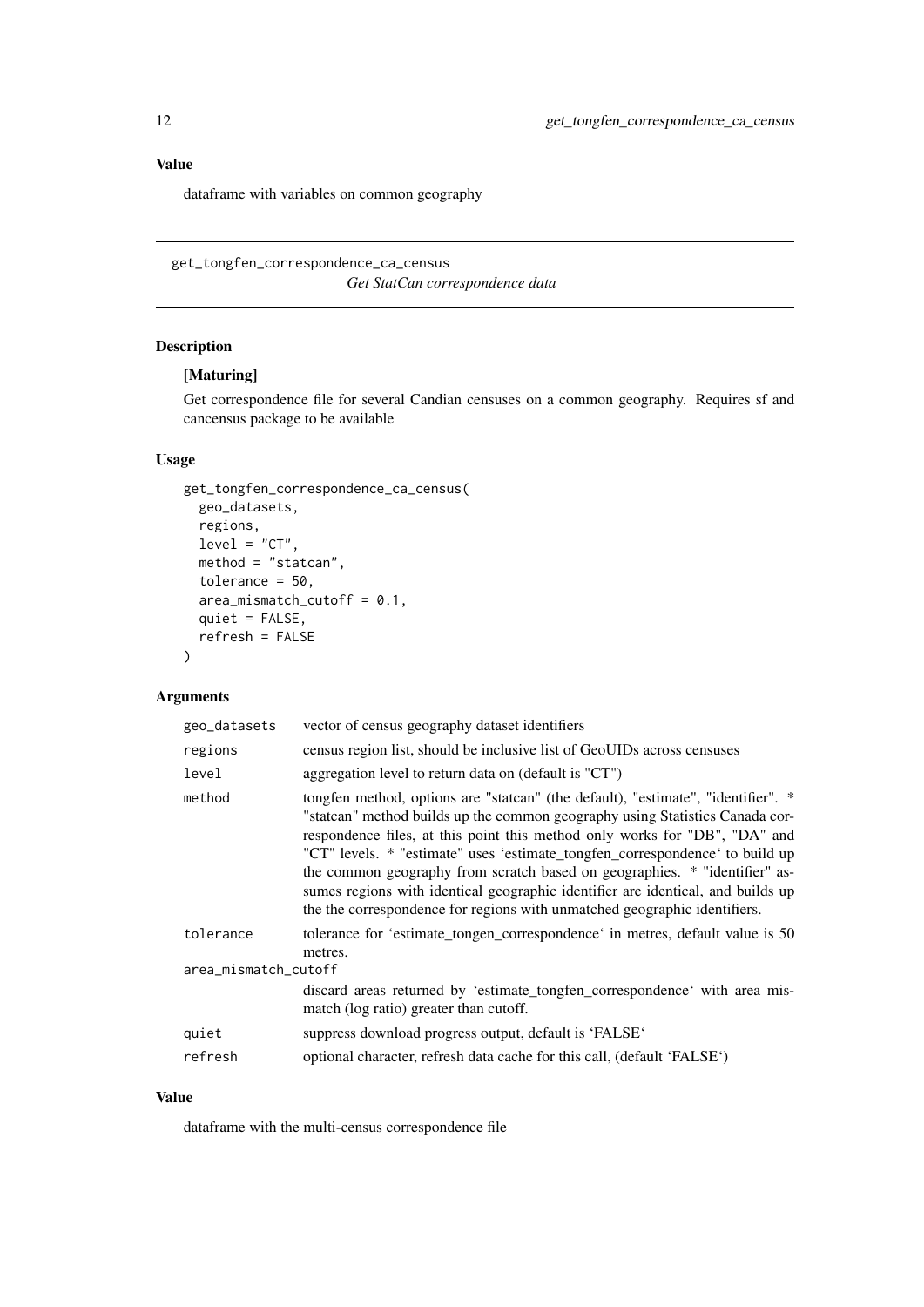### <span id="page-12-0"></span>get\_tongfen\_us\_census 13

### Examples

```
# Get correspondance files between CTs in 2006 and 2016 censuses in Vancouver CMA
## Not run:
correspondence <- get_tongfen_correspondence_ca_census(geo_datasets=c('CA06','CA16'),
                                                   regions=list(CMA="59933"),level='CT')
```
## End(Not run)

get\_tongfen\_us\_census *Get US census data for 2000 and 2010 census on common census tract based geography*

# Description

# [Maturing]

This wraps data acquisition via the tidycensus package and tongfen on a common geography into a single convenience function.

# Usage

```
get_tongfen_us_census(
  regions,
  meta,
  level = "tract",survey = "census",
  base_geo = NULL
\lambda
```
### Arguments

| regions  | list with regions to query the data for. At this stage, the only valid list is a vector<br>of states, i.e. 'regions = $list(state= c("CA", "OR"))$ " |
|----------|------------------------------------------------------------------------------------------------------------------------------------------------------|
| meta     | metadata for variables to retrieve                                                                                                                   |
| level    | aggregation level to return the data on. At this stage, the only valid levels are<br>'tract' and 'county subdivision'.                               |
| survey   | survey to get data for, supported options is "census"                                                                                                |
| base_geo | census year to use as base geography, default is '2010'.                                                                                             |

# Value

sf object with (wide form) census variables with census year as suffix (separated by underdcore "\_").

### Examples

# Get US census data on population and households for 2000 and 2010 censuses on a uniform geography # based on census tracts. ## Not run: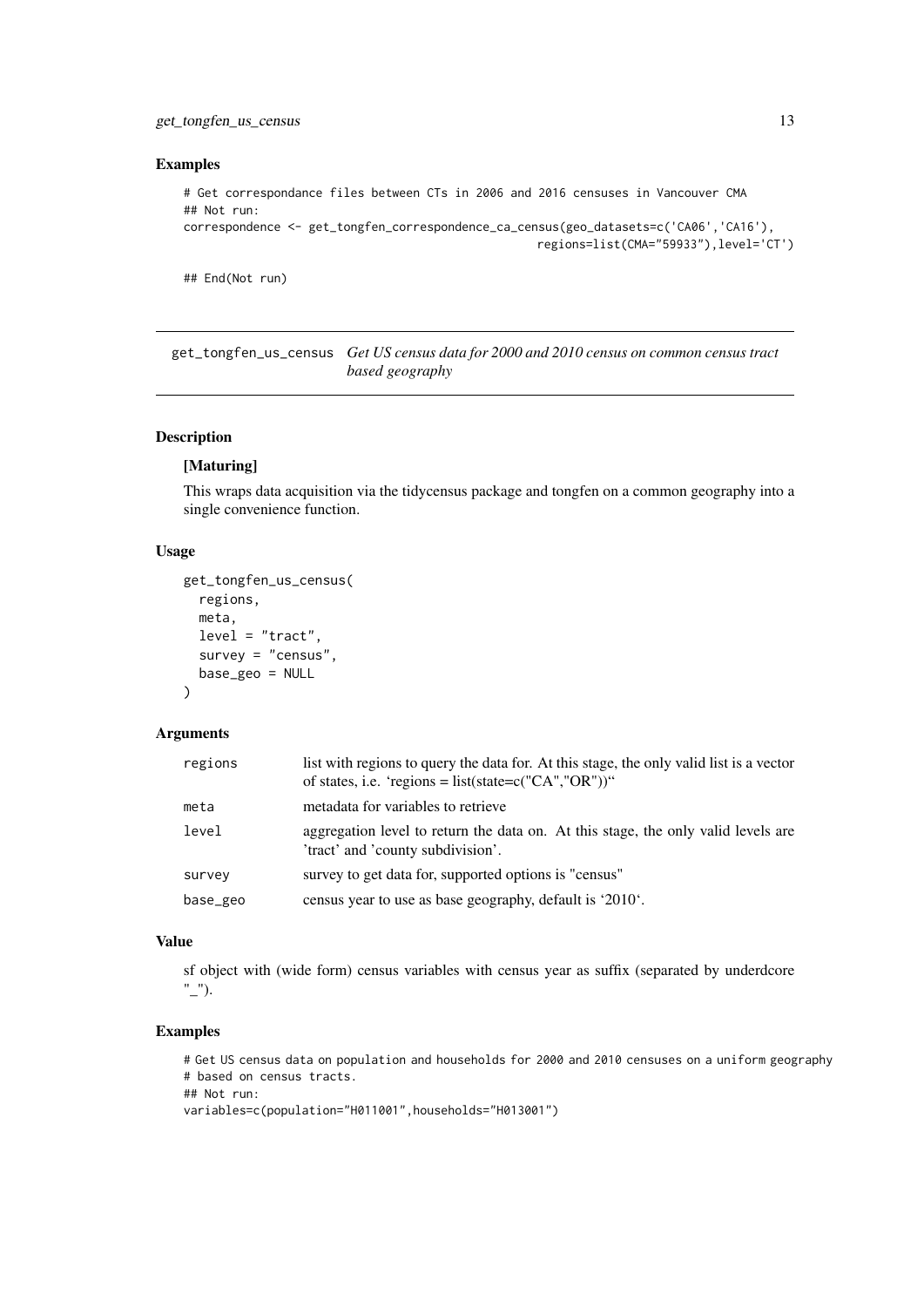```
meta <- c(2000,2010) %>%
  lapply(function(year){
   v <- variables %>% setNames(paste0(names(.),"_",year))
   meta_for_additive_variables(paste0("dec",year),v)
  }) %>%
  bind_rows()
census_data <- get_tongfen_us_census(regions = list(state="CA"), meta=meta, level="tract") %>%
  mutate(change=population_2010/households_2010-population_2000/households_2000)
```
## End(Not run)

meta\_for\_additive\_variables

*Generate tongfen metadata for additive variables*

### Description

# [Maturing]

Generates metadata to be used in tongfen\_aggregate. Variables need to be additive like counts.

### Usage

meta\_for\_additive\_variables(dataset, variables)

# Arguments

| dataset   | identifier for the dataset contianing the variable |
|-----------|----------------------------------------------------|
| variables | (named) vecotor with additive variables            |

# Value

a tibble to be used in tongfen\_aggregate

# Examples

```
# Get metadata for additive variable Population for the CA16 and CA06 datasets
## Not run:
meta <- meta_for_additive_variables(c("CA06","CA16"),"Population")
```
<span id="page-13-0"></span>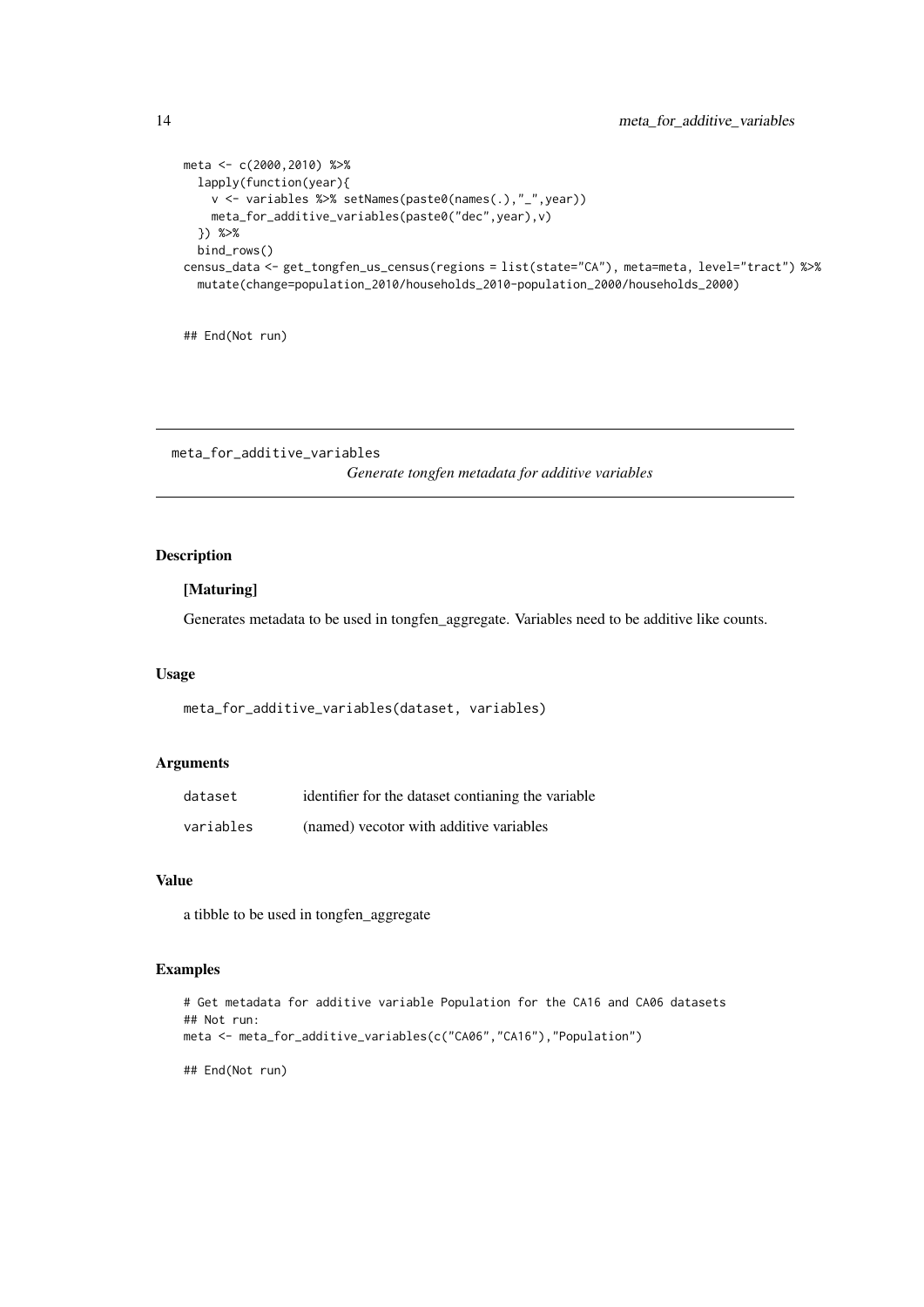<span id="page-14-0"></span>meta\_for\_ca\_census\_vectors

*Generate metadata from Candian census vectors*

# Description

# [Maturing]

Build tibble with information on how to aggregate variables given vectors Queries list\_census\_variables to obtain needed information and add in vectors needed for aggregation

### Usage

meta\_for\_ca\_census\_vectors(vectors)

### Arguments

vectors list of variables to query

# Value

tidy dataframe with metadata information for requested variables and additional variables needed for tongfen operations

### Examples

```
# Build metadata for vectors
## Not run:
meta <- meta_for_ca_census_vectors("v_CA16_4836","v_CA16_4838","v_CA16_4899")
## End(Not run)
```
proportional\_reaggregate

*Dasymetric downsampling*

# Description

# [Maturing]

Proportionally re-aggregate hierarchical data to lower-level w.r.t. values of the \*base\* variable Also handles cases where lower level data may be available but blinded at times by filling in data from higher level

Data at lower aggregation levels may not add up to the more accurate aggregate counts. This function distributes the aggregate level counts proportionally (by population) to the containing lower level geographic regions.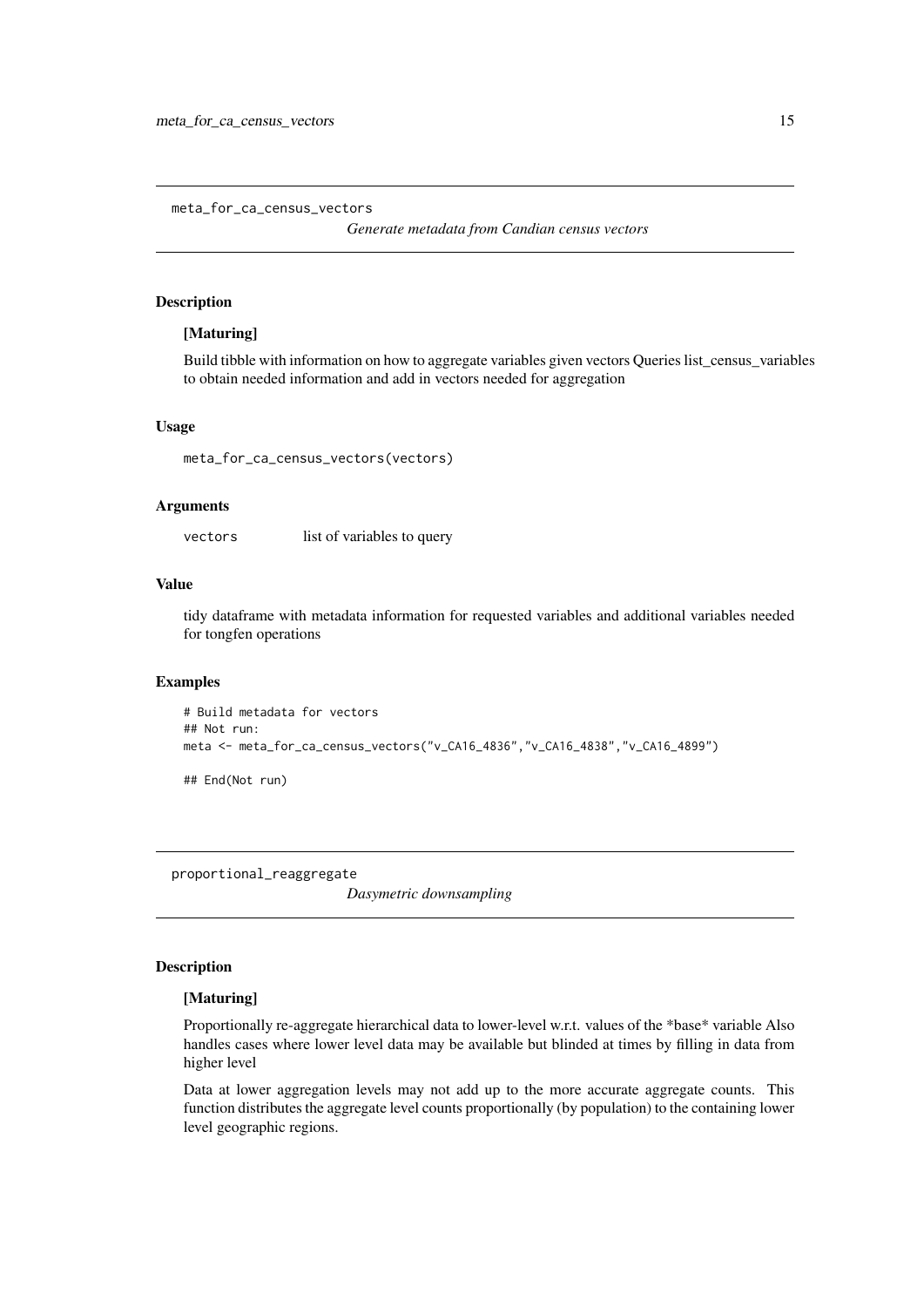### Usage

```
proportional_reaggregate(
  data,
  parent_data,
  geo_match,
  categories,
  base = "Population"
\lambda
```
# Arguments

| data        | The base geographic data                                                    |
|-------------|-----------------------------------------------------------------------------|
| parent_data | Higher level geographic data                                                |
| geo_match   | A named string informing on what column names to match data and parent data |
| categories  | Vector of column names to re-aggregate                                      |
| base        | Column name to use for proportional weighting when re-aggregating           |
|             |                                                                             |

### Value

dataframe with downsampled variables from parent\_data

# Examples

```
# Proportionally reaggregate visible minority data from dissemination area 2016
# census data to dissemination block geography, proportionally based on dissemination
# block population
## Not run:
regions <- list(CSD="5915022")
variables <- cancensus::child_census_vectors("v_CA16_3954")
da_data <- cancensus::get_census("CA16",regions=regions,
                                 vectors=setNames(variables$vector,variables$label),
                                 level="DA")
geo_data <- cancensus::get_census("CA16",regions=regions,geo_format="sf",level="DB")
db_data <- geo_data %>% proportional_reaggregate(da_data,c("DA_UID"="GeoUID"),variables$label)
```
## End(Not run)

tongfen\_aggregate *Perform tongfen according to correspondence*

### Description

### [Maturing]

Aggregate variables secified in meta for several datasets according to correspondence.

# Usage

```
tongfen_aggregate(data, correspondence, meta = NULL, base_geo = NULL)
```
<span id="page-15-0"></span>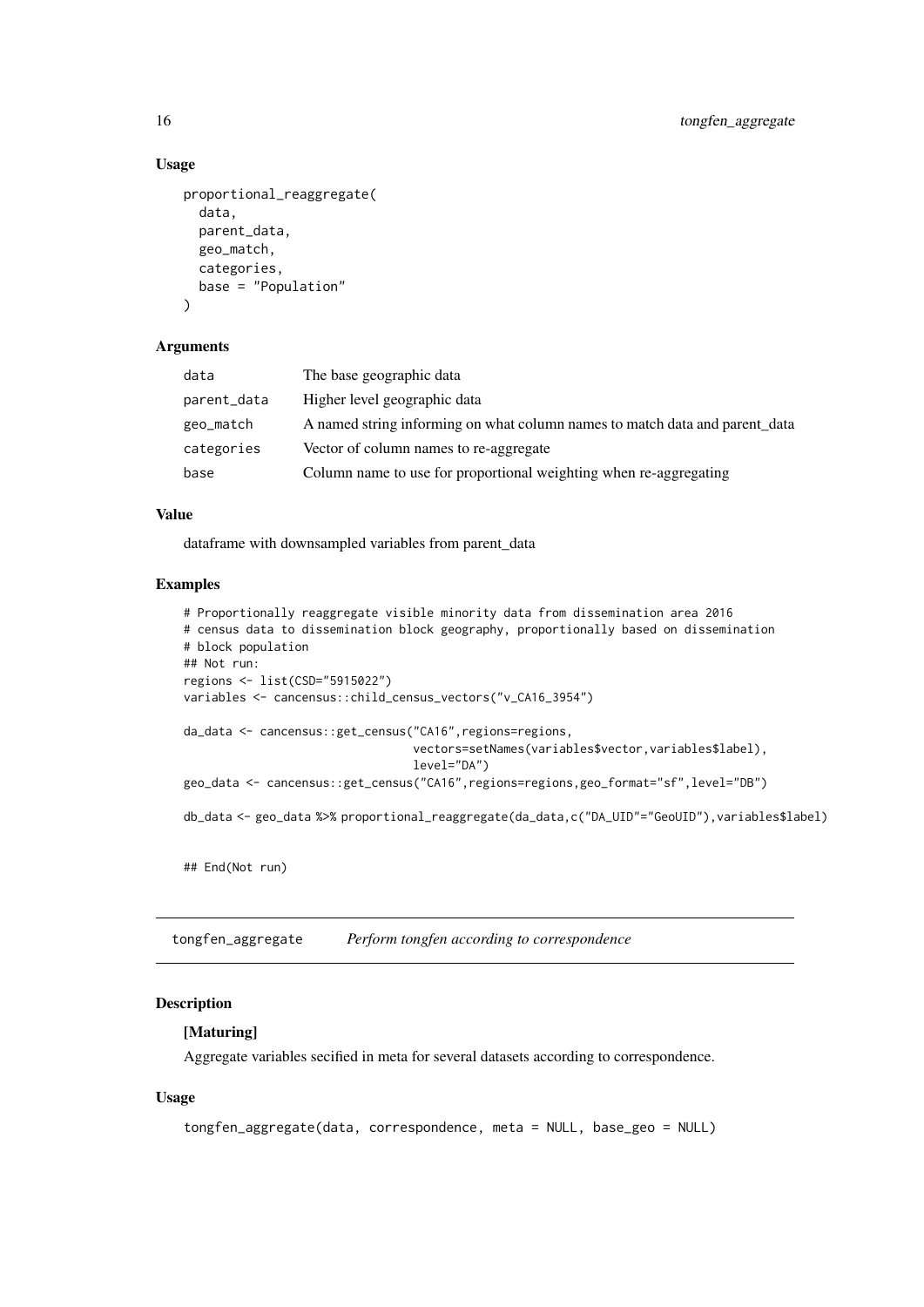### <span id="page-16-0"></span>Arguments

| data     | list of datasets to be aggregated                                                                                                                                                |
|----------|----------------------------------------------------------------------------------------------------------------------------------------------------------------------------------|
|          | correspondence correspondence data for gluing up the datasets                                                                                                                    |
| meta     | metadata containing aggregation rules as for example returned by 'meta_for_ca_census_vectors'                                                                                    |
| base_geo | identifier for which data element to base the final geography on, uses the first<br>data element if 'NULL' (default), expects that 'base_geo' is an element of<br>'names(data)'. |

### Value

aggregated dataset of class sf if base\_geo is not NULL and data is of type sf or tibble otherwise.

### Examples

```
# aggregate census tract level 2006 population data on common gepgraphy build through
# correspondence from 2006 and 2016 census tracts in the City of Vancouver.
## Not run:
regions <- list(CSD="5915022")
geo1 <- cancensus::get_census("CA06",regions=regions,geo_format='sf',level='CT')
geo2 <- cancensus::get_census("CA16",regions=regions,geo_format='sf',level='CT')
meta <- meta_for_additive_variables("CA06","Population")
correspondence <- get_tongfen_correspondence_ca_census(geo_datasets=c('CA06','CA16'),
                                                       regions=regions,level='CT')
result <- tongfen_aggregate(list(geo1 %>% rename(GeoUIDCA06=GeoUID),
                                geo2 %>% rename(GeoUIDCA16=GeoUID)),correspondence,meta)
```
## End(Not run)

tongfen\_ca\_census\_ct *Canadian census CT level tongfen via identifier matching*

### Description

### [Deprecated]

Aggregate variables to common CTs, returns data2 on new tiling matching data1 geography

### Usage

```
tongfen_ca_census_ct(
 data1,
 data2,
 data2_sum_vars,
 data2_{group\_vars} = c(),
 na.rm = TRUE
)
```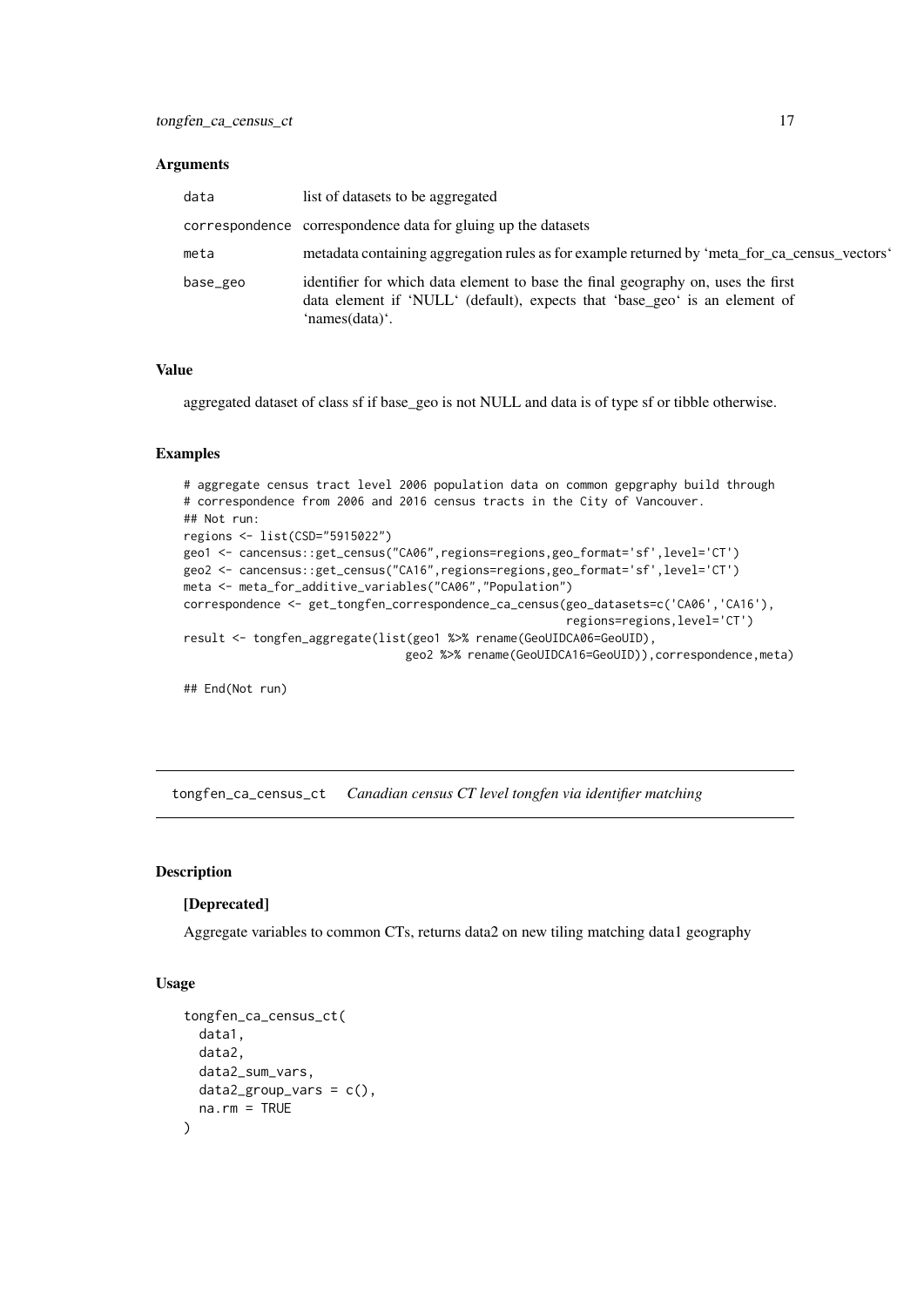# <span id="page-17-0"></span>Arguments

| data1            | cancensus CT level dataset for year 1 < year 2 to serve as base for common<br>geography |  |
|------------------|-----------------------------------------------------------------------------------------|--|
| data2            | cancensus CT level datatset for year2 to be aggregated to common geography              |  |
|                  | data2_sum_vars vector of variable names to by summed up when aggregating geographies    |  |
| data2_group_vars |                                                                                         |  |
|                  | optional vector of grouping variables                                                   |  |
| na.rm            | optional parameter to remove NA values when summing, default = 'TRUE'                   |  |

tongfen\_estimate *Estimate variable values for custom geography*

# Description

# [Maturing]

Estimates data from source geometry onto target geometry

### Usage

tongfen\_estimate(target, source, meta, na.rm = FALSE)

# Arguments

| target | custom geography to estimate values for             |
|--------|-----------------------------------------------------|
| source | input geography with values                         |
| meta   | metadata for variable aggregation                   |
| na.rm  | remove NA values when aggregating, default is FALSE |

# Value

'target' with estimated quantities from 'source' as specified by 'meta'

### Examples

```
# Estimate 2006 Populatino in the City of Vancouver dissemination ares on 2016 census geoographies
## Not run:
geo1 <- cancensus::get_census("CA06",regions=list(CSD="5915022"),geo_format='sf',level='DA')
geo2 <- cancensus::get_census("CA16",regions=list(CSD="5915022"),geo_format='sf',level='DA')
meta <- meta_for_additive_variables("CA06","Population")
result <- tongfen_estimate(geo2 %>% rename(Population_2016=Population),geo1,meta)
```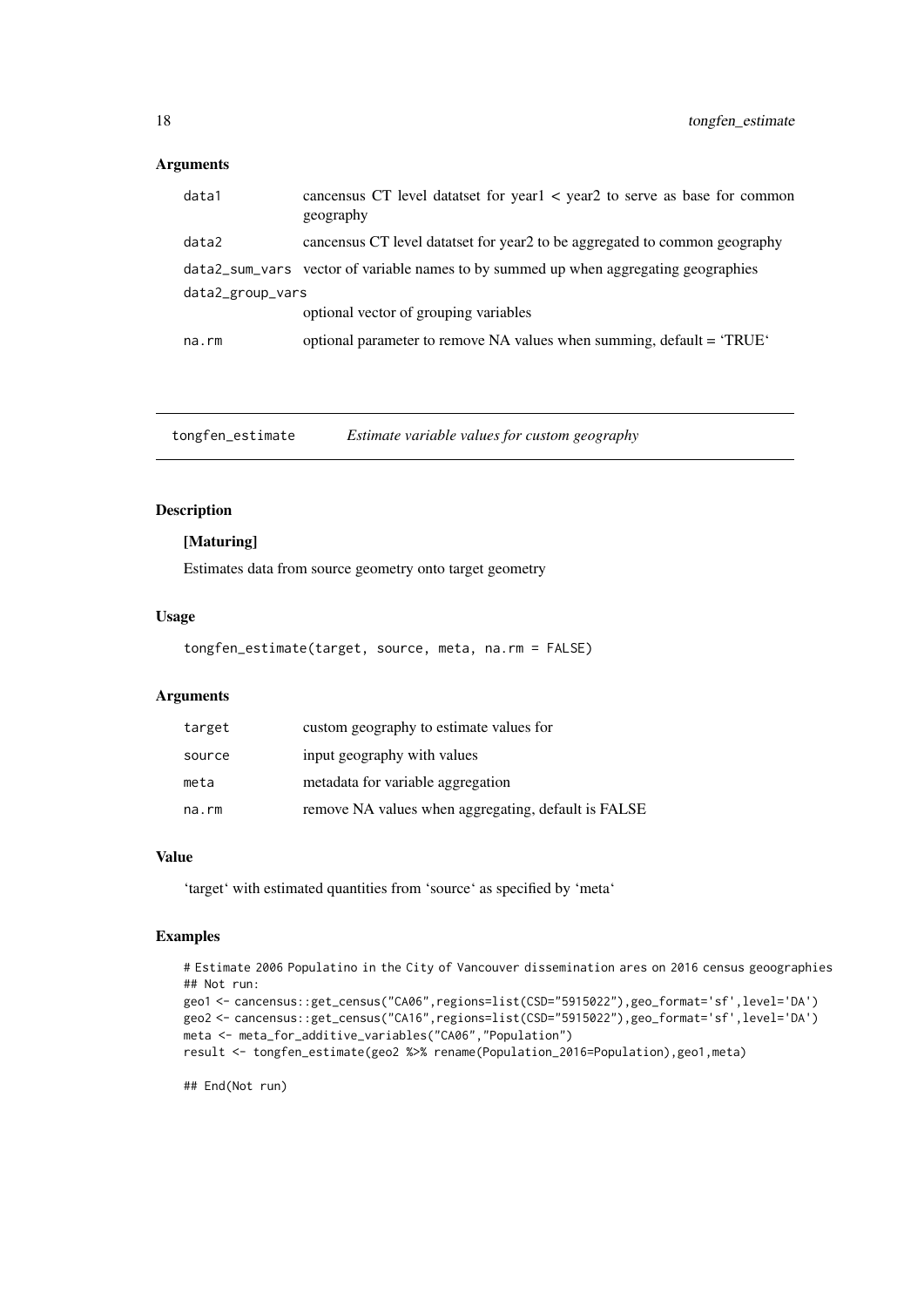<span id="page-18-0"></span>tongfen\_estimate\_ca\_census

*Tongfen estimate data for given geometry*

# Description

# [Maturing]

Estimates values for the given census vectors for the given geometry using data from the specified level range

# Usage

```
tongfen_estimate_ca_census(
 geometry,
  meta,
  level,
  intersection_level = level,
  downsample_level = NULL,
  na.rm = FALSE,quiet = FALSE
)
```
# Arguments

| geometry           | geometry                                                                                                                                                                                                                                                                                                                                                                                                                                                                                                                                                                      |
|--------------------|-------------------------------------------------------------------------------------------------------------------------------------------------------------------------------------------------------------------------------------------------------------------------------------------------------------------------------------------------------------------------------------------------------------------------------------------------------------------------------------------------------------------------------------------------------------------------------|
| meta               | metadata for the census variables to aggregate, for example as returned by 'meta_for_ca_census_vecto<br>At this point this function only accepts variables from the same census geogra-<br>phy year. We will expand this to also allow estimates across multiple census<br>geography years, but this requires further attention to detail. It is recommended<br>to apply due caution when running this function separately across several cen-<br>sus geography years with the purpose of comparing data across time as a naive<br>application can lead to systematic biases. |
| level              | level to use for tongfen                                                                                                                                                                                                                                                                                                                                                                                                                                                                                                                                                      |
| intersection_level |                                                                                                                                                                                                                                                                                                                                                                                                                                                                                                                                                                               |
|                    | level to use for geometry intersection, if different from tongfen level by meta_for_ca_census_vecto<br>This can be set at a higher aggregation level to conserve API points for the<br>'get_intersecting_geometries' call.                                                                                                                                                                                                                                                                                                                                                    |
| downsample_level   |                                                                                                                                                                                                                                                                                                                                                                                                                                                                                                                                                                               |
|                    | default 'NULL', can be a geographic level lower than 'level', in which case<br>the data is downsamples to that geography level proportionally using the value<br>of the 'downsample' column (must be supplied) in the 'meta' argument before<br>intersecting the geometries. This can lead to more accurate results. At this<br>point the only allowed variables for the 'downsample' column in 'meta' are<br>"Population", "Households" or "Dwellings", and it can only be one of these for<br>all variables.                                                                |
| na.rm              | how to deal with NA values, default is FALSE.                                                                                                                                                                                                                                                                                                                                                                                                                                                                                                                                 |
| quiet              | suppress progress messages                                                                                                                                                                                                                                                                                                                                                                                                                                                                                                                                                    |
|                    |                                                                                                                                                                                                                                                                                                                                                                                                                                                                                                                                                                               |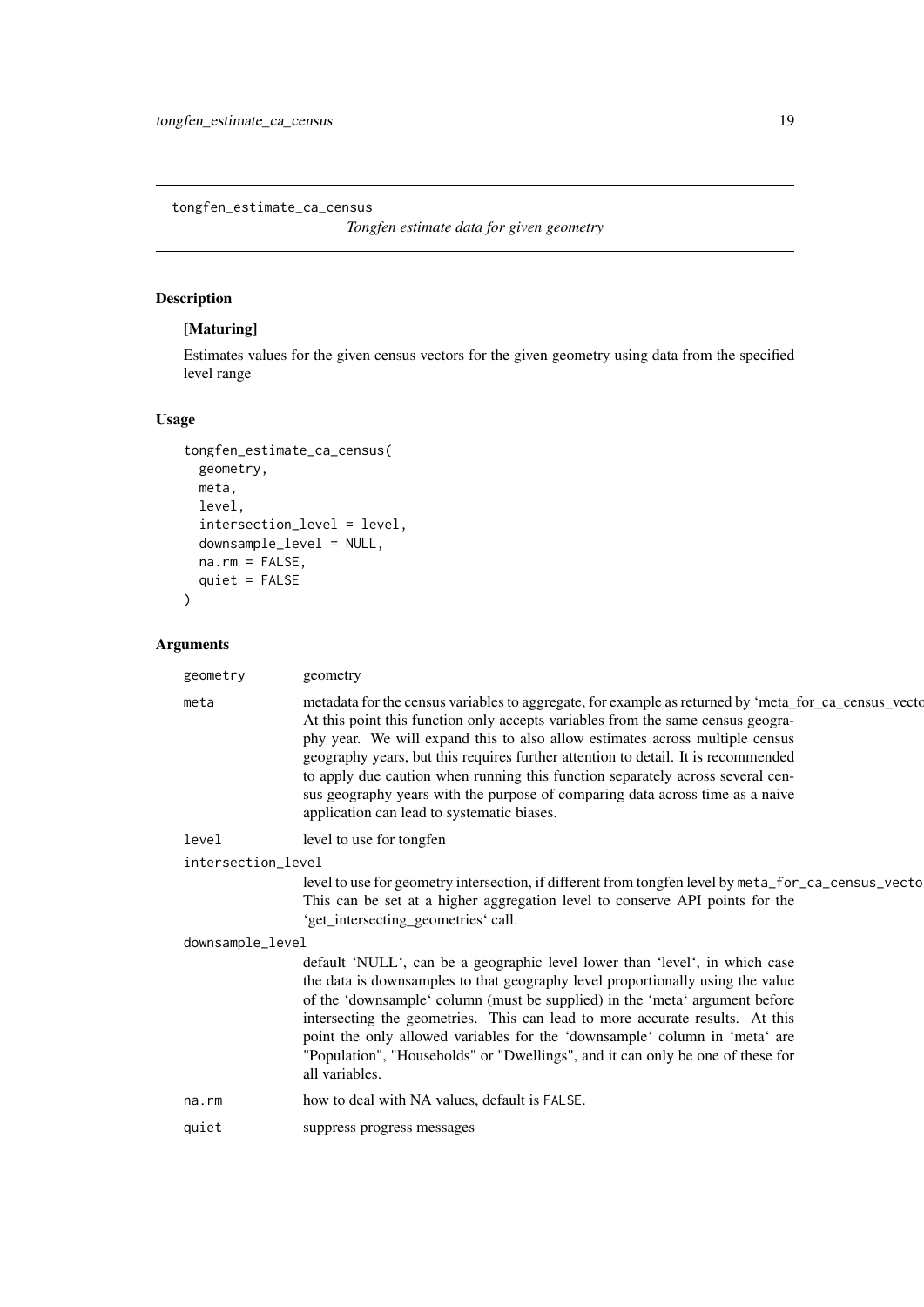### Examples

```
# Estimate a common geography for 2006 and 2016 dissemination areas in the City of Vancouver
# based on the geographic data and check estimation errors
## Not run:
toronto_city_hall <- sf::st_point(c(-79.3839,43.6534)) %>%
  sf::st_sfc(crs=4326) %>%
  sf::st_transform(3348) %>%
  sf::st_buffer(1000) %>%
  sf::st_sf()
meta <- meta_for_additive_variables("CA16","Population")
data <- tongfen_estimate_ca_census(toronto_city_hall,meta,level="DA",intersection_level="CT")
print(paste0("Approximately ",scales::comma(data$Population,accuracy=100),
             " people live within a 1 km radius of Toronto City."))
```
## End(Not run)

tongfen\_tag\_largest\_overlap

*Tag regions by largest overlap*

### Description

### [Maturing]

tags regions in 'source' by 'target\_id' of region in 'target' with the largest overlap

### Usage

```
tongfen_tag_largest_overlap(source, target, target_id)
```
### Arguments

| source    | input geography                                                 |
|-----------|-----------------------------------------------------------------|
| target    | custom geography                                                |
| target_id | name of the column in 'target' table with unique id (character) |

#### Value

'source' with extra column with name '"target\_id"' and column '...overlap\_fraction' with the proportion of overlap of the target geometry with the respective 'target\_id'

# Examples

# Estimate 2006 Populatino in the City of Vancouver dissemination ares on 2016 census geoographies ## Not run:

```
geo1 <- cancensus::get_census("CA06",regions=list(CSD="5915022"),geo_format='sf',level='DA')
geo2 <- cancensus::get_census("CA16",regions=list(CSD="5915022"),geo_format='sf',level='DA')
meta <- meta_for_additive_variables("CA06","Population")
result <- tongfen_estimate(geo2 %>% rename(Population_2016=Population),geo1,meta)
```
<span id="page-19-0"></span>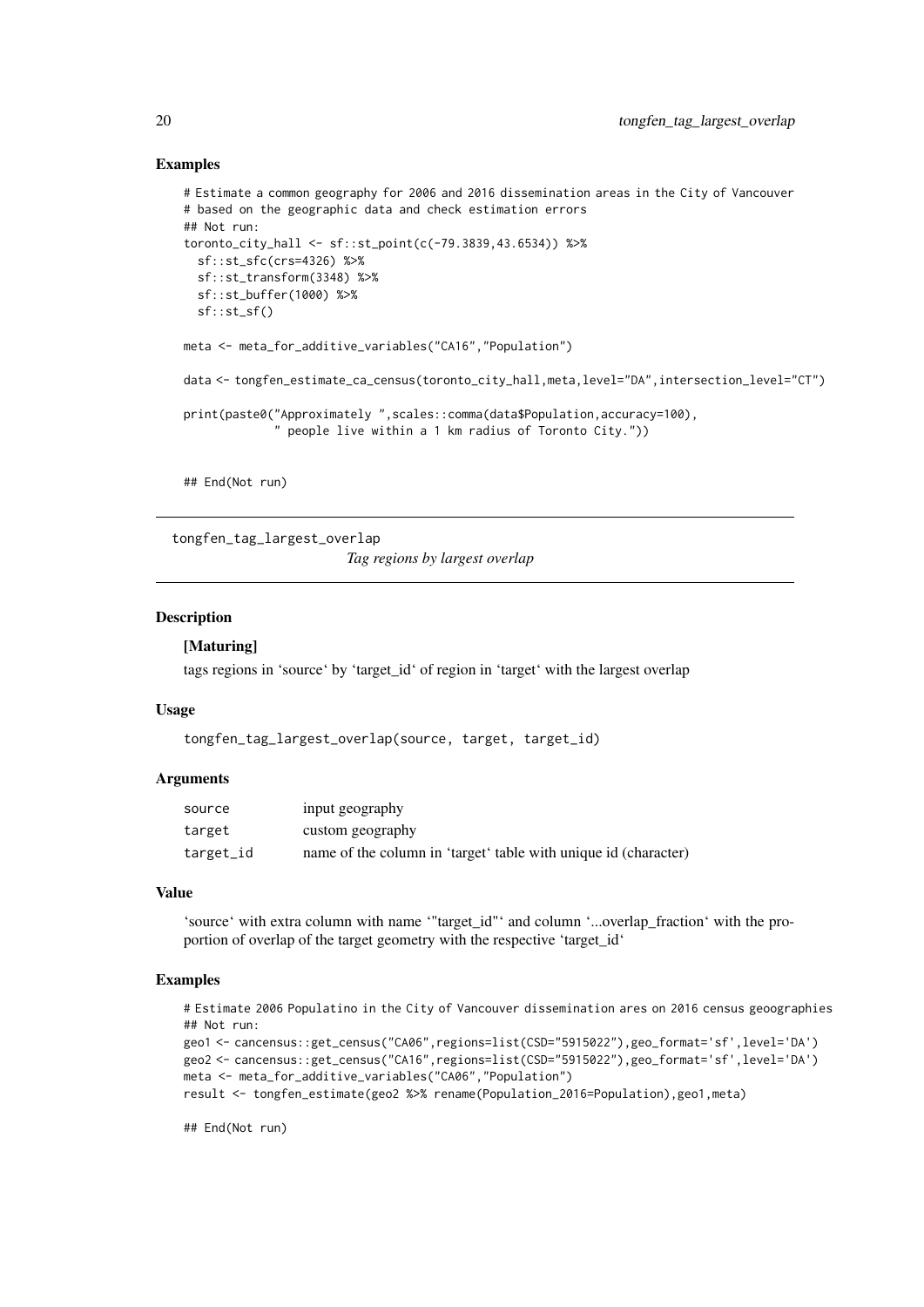<span id="page-20-0"></span>vancouver\_elections\_data\_2015

*A dataset with polling station votes data from the 2015 federal election in the Vancouver area*

### Description

A dataset with polling station votes data from the 2015 federal election in the Vancouver area

#### Author(s)

Elections Canada

### References

[https://www.elections.ca/content.aspx?section=res&dir=rep/off&document=index&lan](https://www.elections.ca/content.aspx?section=res&dir=rep/off&document=index&lang=e#42GE)g= [e#42GE](https://www.elections.ca/content.aspx?section=res&dir=rep/off&document=index&lang=e#42GE)

vancouver\_elections\_data\_2019

*A dataset with polling station votes data from the 2019 federal election in the Vancouver area*

#### Description

A dataset with polling station votes data from the 2019 federal election in the Vancouver area

### Author(s)

Elections Canada

### References

[https://www.elections.ca/content.aspx?section=res&dir=rep/off&document=index&lan](https://www.elections.ca/content.aspx?section=res&dir=rep/off&document=index&lang=e#43GE)g= [e#43GE](https://www.elections.ca/content.aspx?section=res&dir=rep/off&document=index&lang=e#43GE)

vancouver\_elections\_geos\_2015

*A dataset with polling district geographies from the 2015 federal election in the Vancouver area*

### Description

A dataset with polling district geographies from the 2015 federal election in the Vancouver area

# Author(s)

Elections Canada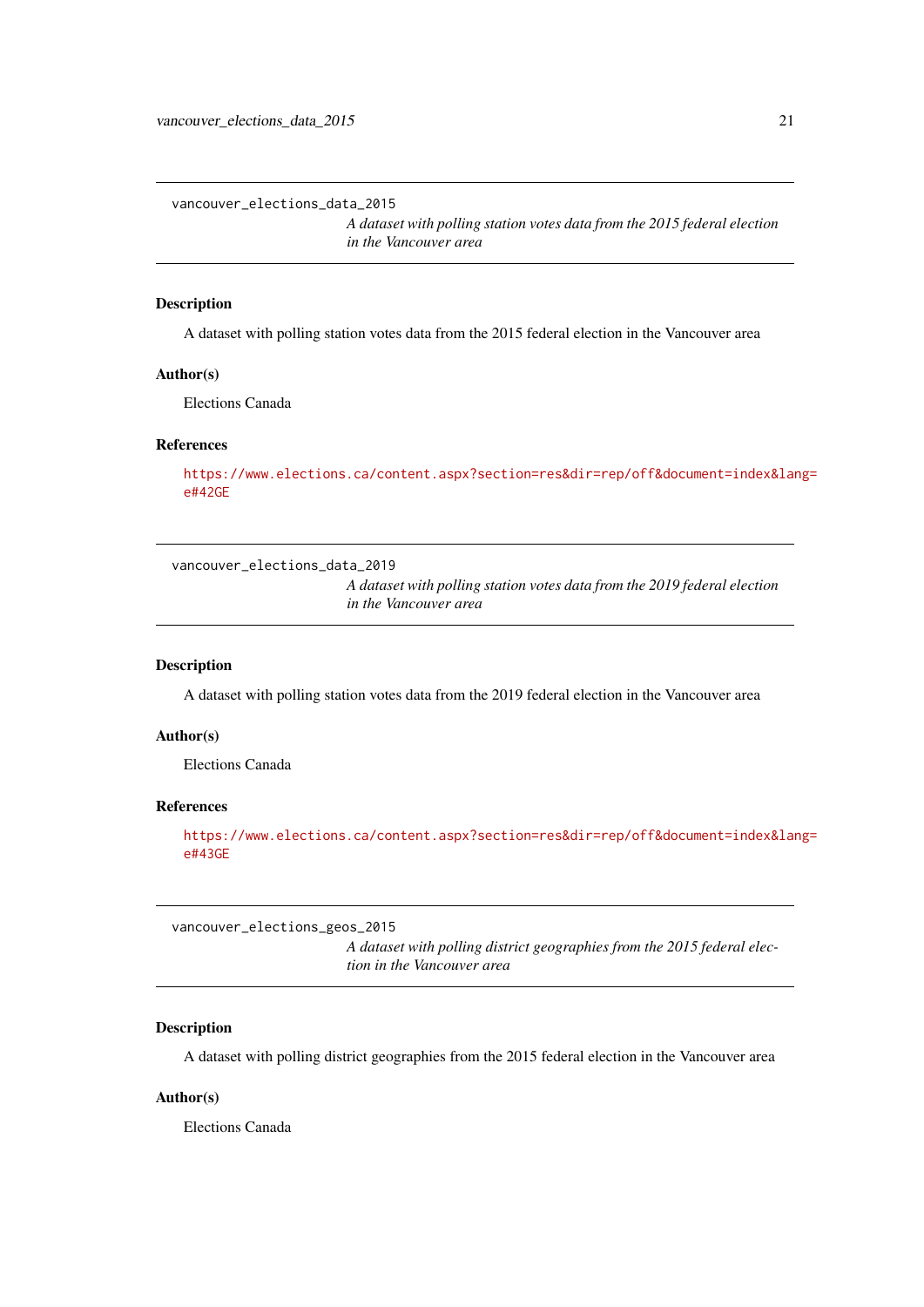# <span id="page-21-0"></span>References

[https://www.elections.ca/content.aspx?section=res&dir=rep/off&document=index&lan](https://www.elections.ca/content.aspx?section=res&dir=rep/off&document=index&lang=e#42GE)g= [e#42GE](https://www.elections.ca/content.aspx?section=res&dir=rep/off&document=index&lang=e#42GE)

vancouver\_elections\_geos\_2019

*A dataset with polling district geographies from the 2019 federal election in the Vancouver area*

# Description

A dataset with polling district geographies from the 2019 federal election in the Vancouver area

### Author(s)

Elections Canada

### References

[https://www.elections.ca/content.aspx?section=res&dir=rep/off&document=index&lan](https://www.elections.ca/content.aspx?section=res&dir=rep/off&document=index&lang=e#43GE)g= [e#43GE](https://www.elections.ca/content.aspx?section=res&dir=rep/off&document=index&lang=e#43GE)